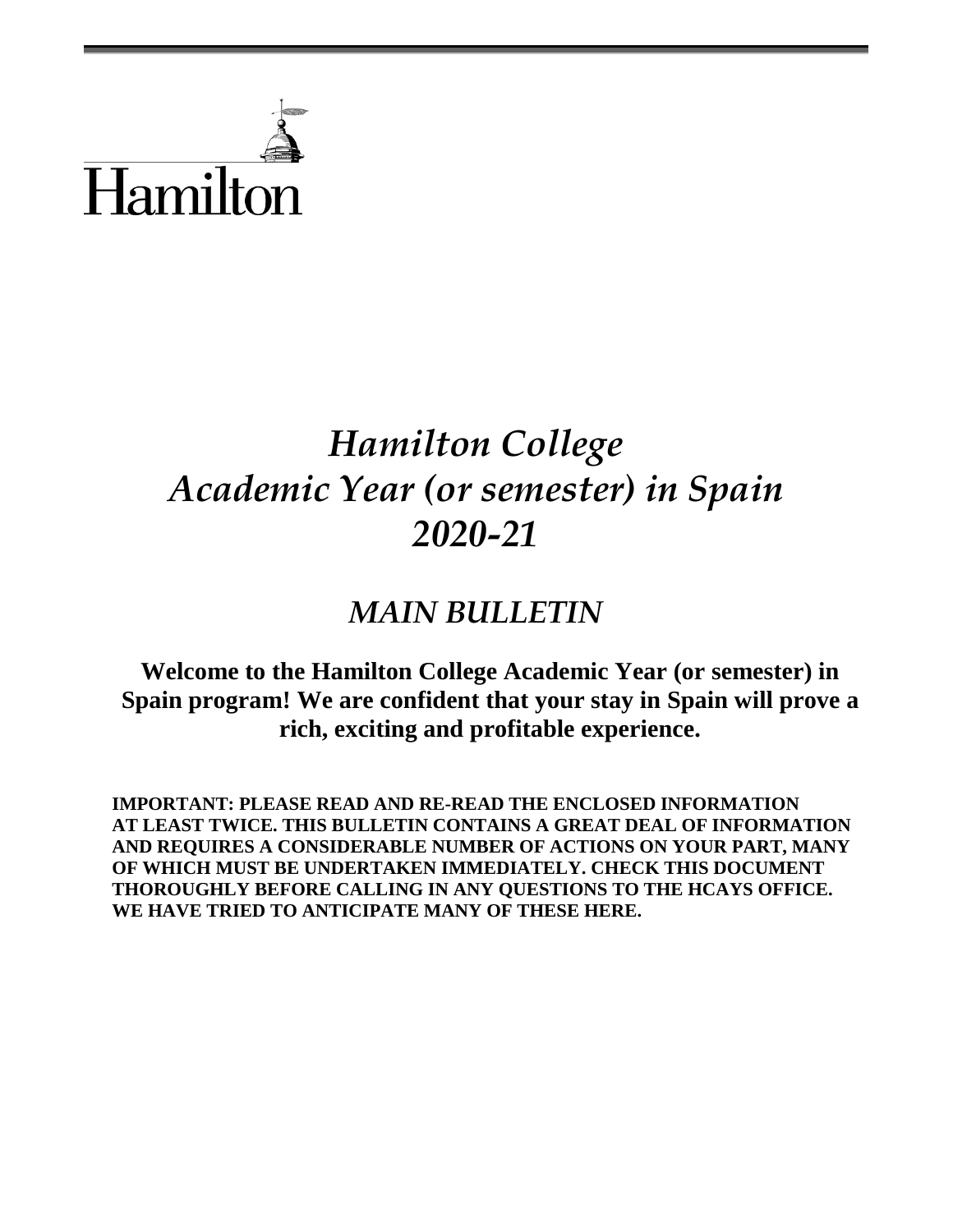## **TABLE OF CONTENTS**

| I.   | <b>OFFICE ADDRESSES and STAFF INFORMATION__________4</b> |                                                                                                                                                                                                                               |           |
|------|----------------------------------------------------------|-------------------------------------------------------------------------------------------------------------------------------------------------------------------------------------------------------------------------------|-----------|
| П.   | GENERAL INFORMATION                                      | 5                                                                                                                                                                                                                             |           |
| Ш.   |                                                          | 6                                                                                                                                                                                                                             |           |
|      | A.                                                       | <b>Travel Arrangements</b>                                                                                                                                                                                                    |           |
|      | <b>B.</b>                                                | Passport                                                                                                                                                                                                                      |           |
|      | C.                                                       | Spanish Visa                                                                                                                                                                                                                  |           |
|      | D.                                                       | General Baggage Information                                                                                                                                                                                                   |           |
|      | E.                                                       | What to Pack                                                                                                                                                                                                                  |           |
|      |                                                          | F. Personal Travel                                                                                                                                                                                                            |           |
|      | G.                                                       | <b>ISIC Card</b>                                                                                                                                                                                                              |           |
| IV.  |                                                          |                                                                                                                                                                                                                               | <b>10</b> |
| V.   |                                                          |                                                                                                                                                                                                                               | <b>11</b> |
| VI.  |                                                          |                                                                                                                                                                                                                               | <b>11</b> |
|      | A.                                                       | General Information                                                                                                                                                                                                           |           |
|      | <b>B.</b>                                                | <b>Course Regulations</b>                                                                                                                                                                                                     |           |
|      | $C_{\cdot}$                                              | <b>Independent Study</b>                                                                                                                                                                                                      |           |
|      | D.                                                       | <b>Private Lessons</b>                                                                                                                                                                                                        |           |
|      | E.                                                       | Understanding the History of Spain                                                                                                                                                                                            |           |
|      | F.                                                       | Field Internships. Spain Today: Social and Professional Learning                                                                                                                                                              |           |
|      | G.                                                       | <b>Spanish University Courses</b>                                                                                                                                                                                             |           |
| VII. |                                                          |                                                                                                                                                                                                                               | 13        |
|      |                                                          |                                                                                                                                                                                                                               | 14        |
| IX.  |                                                          | ORIENTATIONNALLER EXPLORER TO A SERIES AND THE SERIES OF THE SERIES OF THE SERIES OF THE SERIES OF THE SERIES OF THE SERIES OF THE SERIES OF THE SERIES OF THE SERIES OF THE SERIES OF THE SERIES OF THE SERIES OF THE SERIES | 14        |
|      | A.                                                       | <b>Fall Orientation: Galicia</b>                                                                                                                                                                                              |           |
|      | B.                                                       | Spring Orientation: Andalucía                                                                                                                                                                                                 |           |
| X.   |                                                          | EXCURSIONS                                                                                                                                                                                                                    | 15        |
|      | A.                                                       | Fall                                                                                                                                                                                                                          |           |
|      | <b>B.</b>                                                | Spring                                                                                                                                                                                                                        |           |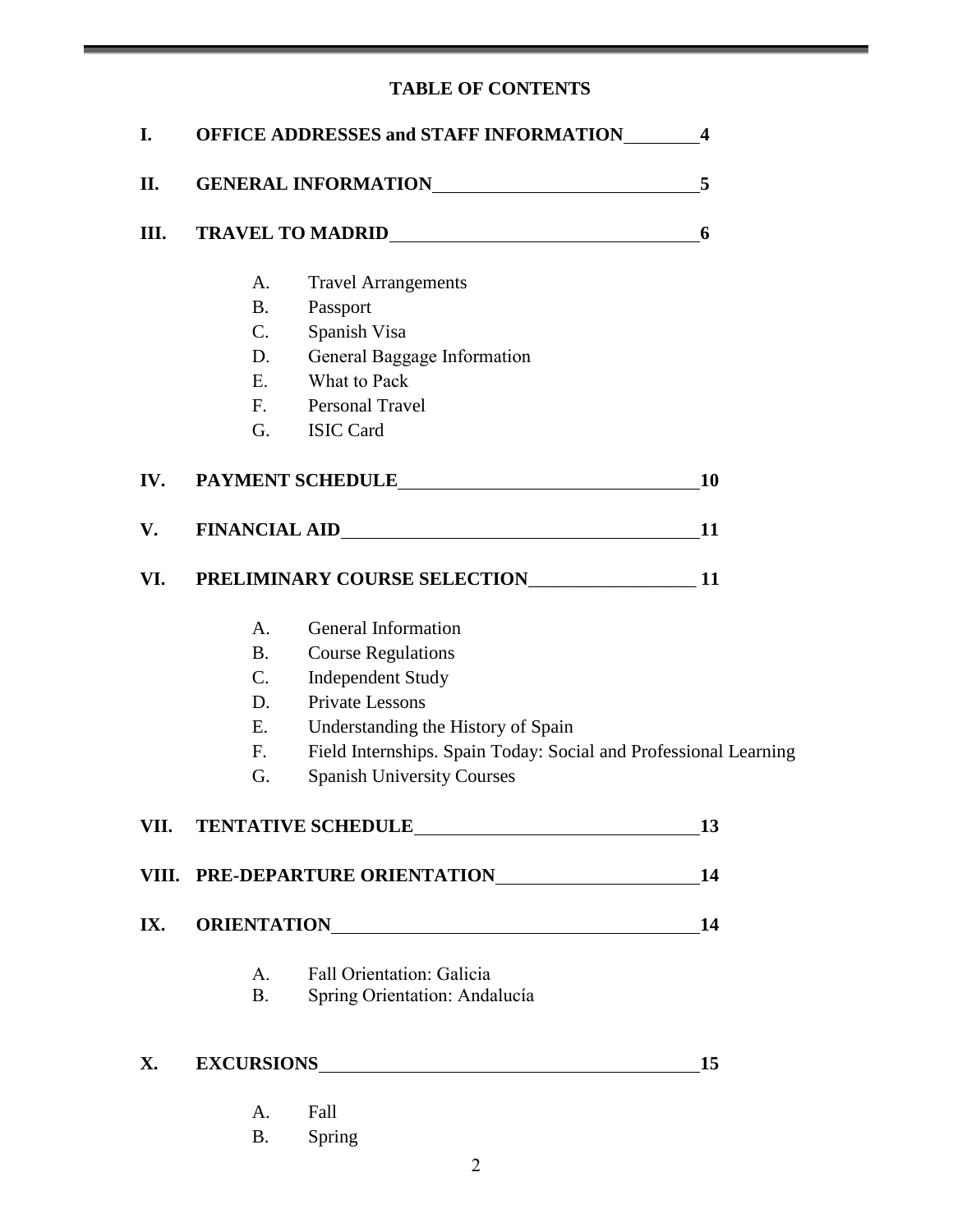|             | XIV. ATMS, CHIP-AND-PIN, MISCELLANEOUS EXPENSES 17               |           |
|-------------|------------------------------------------------------------------|-----------|
| XV.         |                                                                  |           |
|             | XVI. HOUSING IN SPAIN 18                                         |           |
|             |                                                                  |           |
|             |                                                                  |           |
|             |                                                                  |           |
|             | XX. FURTHER INFORMATION CONCERNING MADRID 22                     |           |
|             |                                                                  | 23        |
|             | XXII. CONCLUSION 24                                              |           |
|             |                                                                  | $25 - 26$ |
|             | <b>Summary of Student Actions</b><br><b>Provisional Calendar</b> |           |
|             |                                                                  | 25        |
| Calendar 26 |                                                                  |           |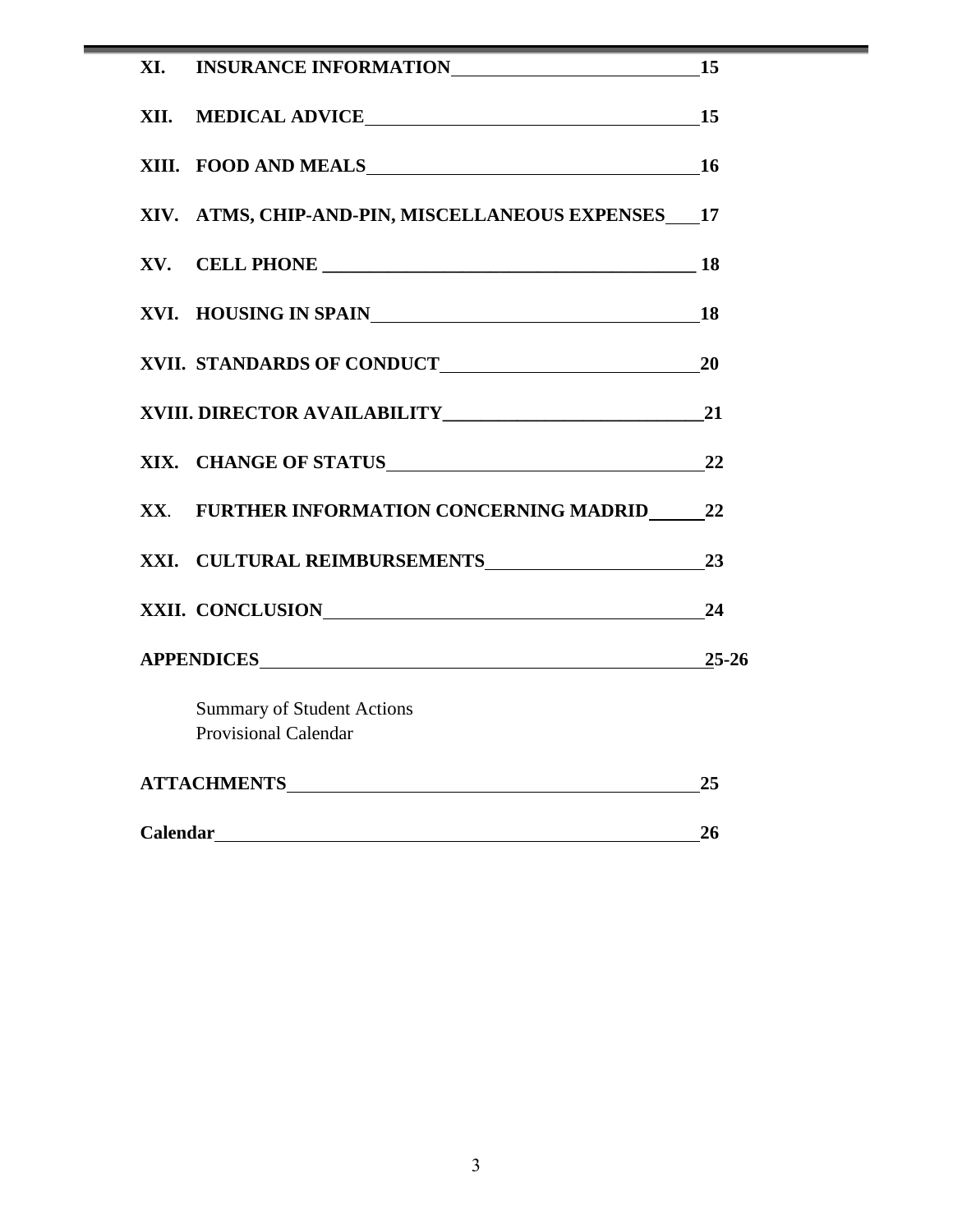## **I. OFFICE ADDRESSES and STAFF INFORMATION**

## **Hamilton College Academic Year (or semester) in Spain: Clinton Office**

198 College Hill Road Clinton, New York 13323 Tel: 315-859-4201 Fax: 315-859-4222 <http://www.hamilton.edu/spain> [hcays@hamilton.edu](mailto:hcays@hamilton.edu)

2020-21 Personnel:

Professor Cecilia Hwangpo, HCAYS General Director [mhwangpo@hamilton.edu](mailto:mhwangpo@hamilton.edu) Tel: 315-859- 4777

Ms. Gena Hasburgh, Senior Coordinator, Hamilton College International Education [ghasburgh@hamilton.edu](mailto:ghasburgh@hamilton.edu) Tel: 315-859-4201

## **Hamilton College Academic Year (or semester) in Spain: Madrid Office**

Hamilton College Academic Year in Spain Calle Castelló, 128 28006 Madrid Tel.: 91.535.7899 Fax: 81.052.9341

Professor Edna Rodríguez-Plate, HCAYS Resident Director [emrodrig@hamilton.edu](mailto:emrodrig@hamilton.edu) Cell: (+34) 679 968 118

Mr. Carlos Jurado, HCAYS Coordinator of Academic Affairs [cjurado@hamilton.edu](mailto:cjurado@hamilton.edu) Cell: (+34) 672 596 320

Ms. Christine Jensen, HCAYS Coordinator of Housing and Student Services [cjensen@hamilton.edu](mailto:cjensen@hamilton.edu) Cell: (+34) 659 577 243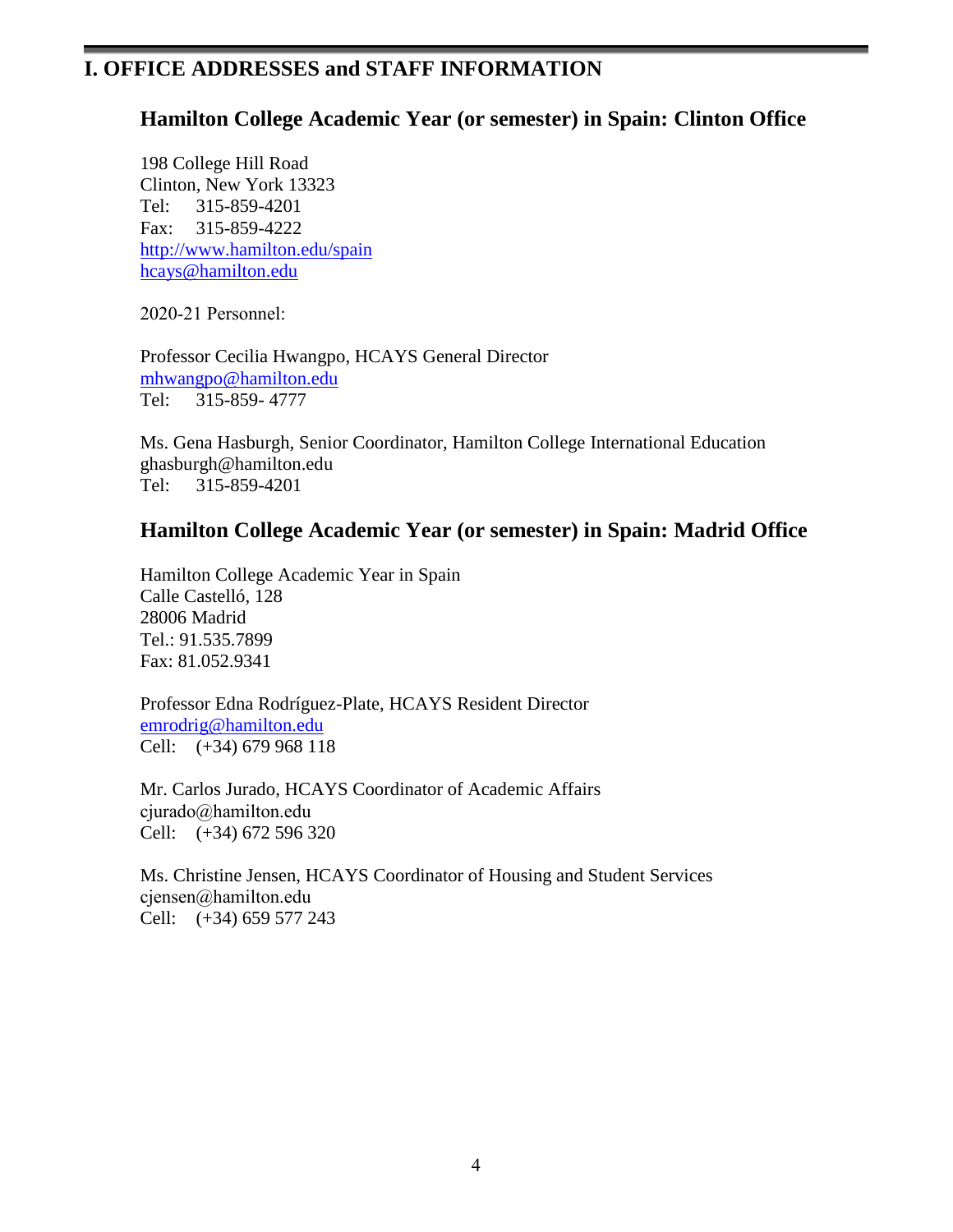#### **II. GENERAL INFORMATION**

#### DIRECTOR-IN-RESIDENCE

Edna Rodríguez-Plate is an Associate Professor of Hispanic Studies at Hamilton, where she teaches an array of classes, from Hispanic film to Caribbean culture and literature. Having been at Hamilton since 2008, Professor Rodríguez-Plate has served as the General Director of HCAYS, has been the Chair of the Hispanic Studies department, and has also served as the Resident Director in Madrid. She also has experience with study abroad programs beyond Hamilton, having led other programs in Salamanca, Galicia, and Sevilla, before joining HCAYS.

Professor Rodríguez-Plate is the author of *Lydia Cabrera and the Construction of an Afro-Cuban Cultural Identity,* and has published a number of articles on Cuban film and Caribbean literature. She has presented her research internationally as well as locally.

When she is not at Hamilton, she enjoys spending time with her partner and their two daughters, watching films, doing martial arts, and practicing Qigong.

### FACILITIES: HCAYS

The program headquarters is nestled in one of the most beautiful, safe and sought after neighborhoods in Madrid, El Viso, in the Chamartín District. This neighborhood, built between 1933 and 1936, is part of the renowned rationalist architectural design movement. Our building was fully renovated in 2015, yet the facade remains the same, as it is protected for its historical value. Our neighborhood has all the convenience of being near the heart of the city center, but our building is on a quiet street with trees. It has excellent transportation options, with four different metro stations nearby (lines 4, 5, 6, 7, 9, and 10). We are located only minutes from Calle Serrano, the most exclusive shopping district in Madrid. We are surrounded by many cafes and restaurants, and by local Spanish students from two schools: IB Business School from the University of Madrid, and the Instituto de Estudios Económicos. We are steps away from the Museo Lázaro Galliano and the Museo Nacional de Ciencias Naturales, and also within walking distance of Museo de Arte Público, Museo Sorolla and Fundación Juan March.

The contact information of the HCAYS:

Hamilton College Calle Castelló 128 28006 Madrid, Spain Tel: (+34) 91 535 7899

#### **This is the address you should use to receive mail in Spain**.

**(**Please provide this information to your friends and family.)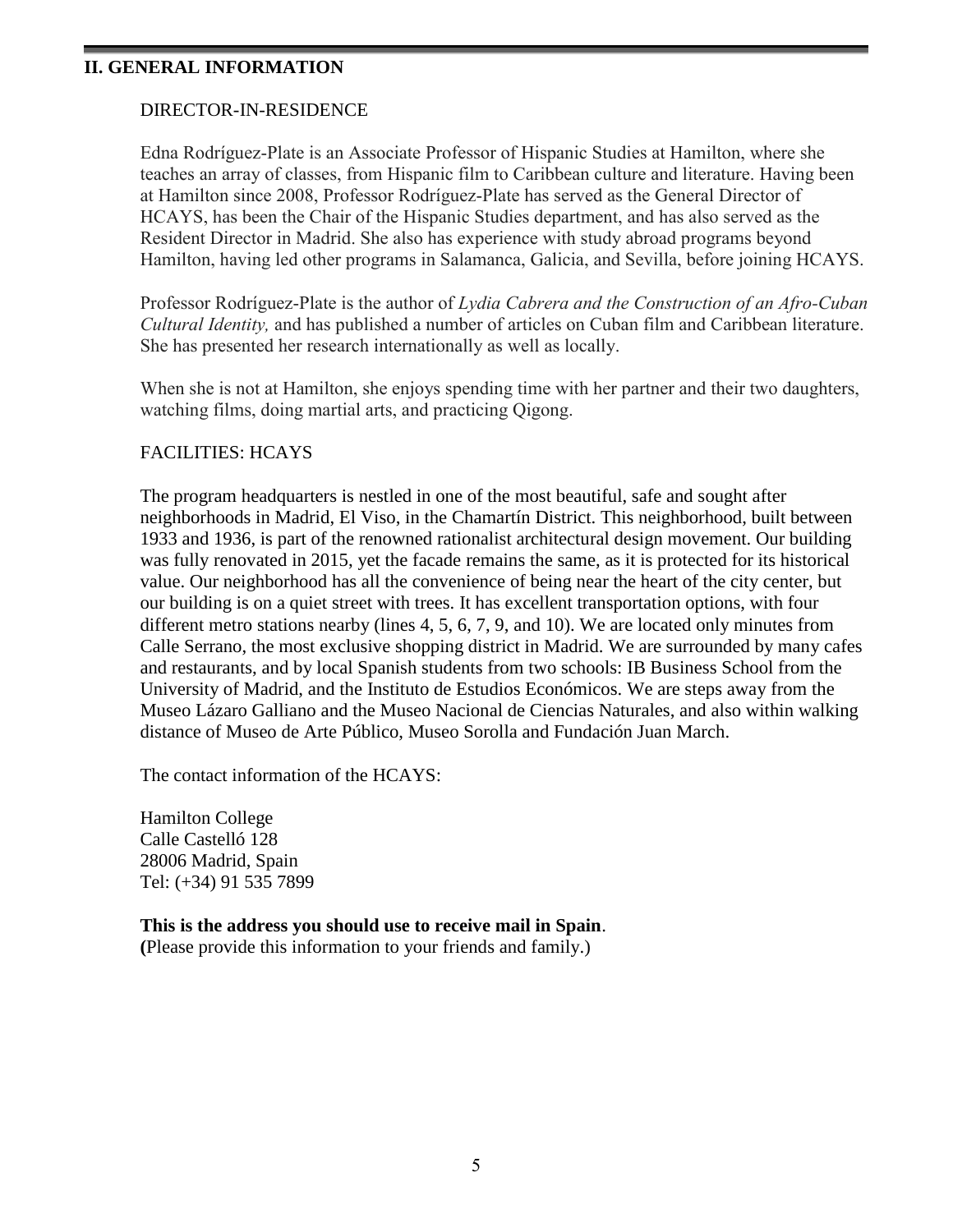## **III. TRAVEL TO MADRID**

### A. TRAVEL ARRANGEMENTS

Students travel independently to and from Spain. We strongly believe that this experience fosters each student's independence. Please choose an arrival time that is neither too early in the morning nor too late in the evening, as a courtesy to your host family.

#### **Once you have selected an itinerary and bought your ticket, please send us confirmation in writing to [cjensen@hamilton.edu](mailto:cjensen@hamilton.edu) with copy to [hcays@hamilton.edu](mailto:hcays@hamilton.edu) by June 8.**

If you are traveling to Madrid from outside the USA, you must also plan to arrive in Madrid on the morning of August 31. The first meeting at the Center will be on **September 1 at 10:00 a.m.**

For yearlong & spring semester students: the day you must depart your Spanish family's home will be **May 15**.

You will receive the address of your host family in late May. We encourage you to write your host family before your arrival, in order to introduce yourself. **Upon arrival to your home in Madrid, you must contact one of our local staff to announce your safe arrival.**

Again, it is IMPERATIVE that we RECEIVE YOUR COMPLETE TRAVEL DETAILS by **June 8** at the LATEST. Please email this information to: ciensen@hamilton.edu with a copy to hcays@hamilton.edu. Be certain to indicate your **name** along with your detailed travel itinerary.

PLEASE NOTE: If there are last minute travel changes, you must contact Professor Rodríguez-Plate in Madrid to verify your arrival at: 011-34-679-968-118.

If you need assistance with any travel details and connections, we strongly recommend Michelle Sonnenthal, who is the travel agent for Hamilton College Off-Campus Study. Ms. Sonnenthal has worked with Hamilton College Programs Abroad for decades. Her business is Travel Easy. The telephone numbers for Ms. Sonnenthal are: 212-999-5578 and 212-944-2121 x2293. You may also reach her via email: [msonnenthal@tzell.com.](mailto:msonnenthal@tzell.com)

#### B. PASSPORT

If you do not have a passport, you may apply through the website: **www.travel.state.gov**. The cost will be approximately \$110.00. Please follow carefully the instructions contained in the passport application. For your foreign address, use:

Hamilton College Calle Castelló 128 28006 Madrid, Spain

IMPORTANT: PLEASE NOTE that **if you have renewed passport since your HCAYS Via TRM application** YOU MUST UPLOAD your valid PASSPORT PAGES\* and REGISTER your PASSPORT NUMBER, DATE OF BIRTH and COUNTRY OF ISSUE through your Via TRM ACCOUNT by **June 8 at the LATEST.** If we do not receive this information by **June 8,**  you will not have health insurance coverage in Spain (required for the visa application).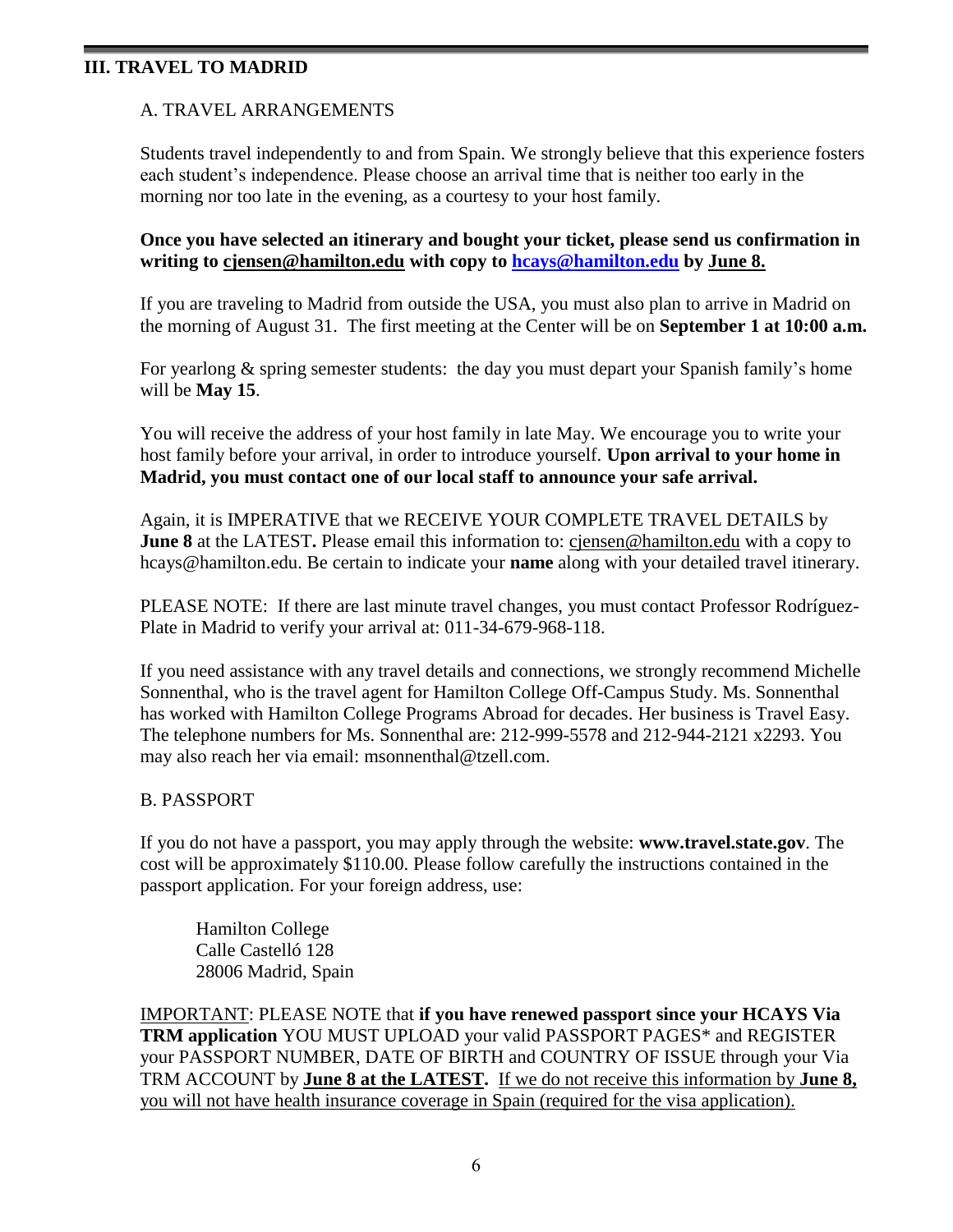\*SR CARLOS JURADO [cjurado@hamilton.edu](mailto:cjurado@hamilton.edu) must also have access to the copy of your valid passport **by June 8 (through Via TRM)** IN ORDER to PROCESS your MADRID TRANSPORTATION CARD ON TIME!

When you access your Via TRM account to upload your passport information, please doublecheck to ensure that your Emergency Contact Information is complete and accurate!

## **(Please scan the photo page of your passport before you begin the visa process.)**

**PLEASE NOTE that WE EXPECT ALL HCAYS STUDENTS to APPLY for the VISA THROUGH HCAYS -- INCLUDING HAMILTON COLLEGE STUDENTS and ALL SENDING SCHOOLS STUDENTS (i.e. ALL HCAYS Students). \*What follows are details from the Consulate regarding these changes. There will be very few exceptions to the rule that ALL students apply through HCAYS.**

## **C. SPANISH VISA**

## **Student visa application process**

Students can only submit the visa application through the HCAYS program. The Spanish Consulate in New York does not accept individual applications. Therefore, HCAYS will manage the student visa applications with the NY Consulate; this includes the visa application delivery in NYC and (weeks later) pick-up of the visa-stamped passport. A HCAYS representative will deliver all the required documentation at the Consulate and also collect all the passports with the visas at the end of the process. It takes at least 3 to 4 weeks to process a student visa.

PLEASE NOTE: International students with residency in NY, NJ, CT, PA or DE will need to determine whether they are able to stay in the United States during the visa application process or whether they will apply for their Spanish visas in their home countries if they will be traveling during this period and can´t apply through HCAYS.

## **Important: The HCAYS does not assume responsibility for securing visas.**

In order to complete your visa process, students who apply for one semester should send to the HCAYS by mail the following documentation by **MAY 25**: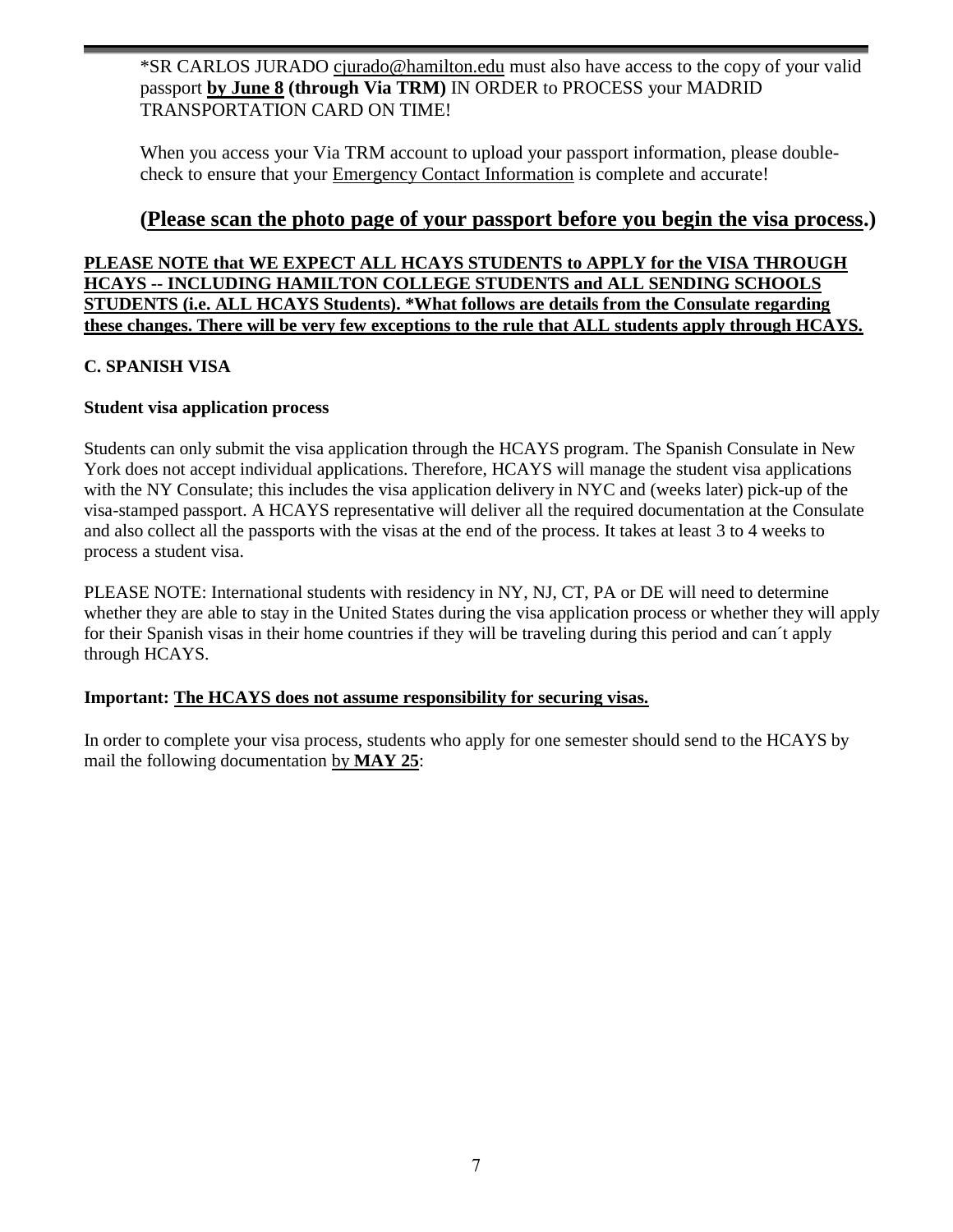**1.** One [national visa application form](http://www.exteriores.gob.es/Consulados/NUEVAYORK/en/ServiciosConsulares/Documents/2010Solicitud%20de%20visado%20nacional%20-%20EN.pdf) duly filled out and signed. It is very important to include applicant's email address and telephone number for any response from the Consulate. (You will want to select "multiple entries" to and from Spain. Please use the HCAYS Centro address as your primary residence since you may not have your host assignment by mid-May.)

**2.** Original passport. The passport must be valid for the intended period of your stay in Spain with at least one blank page to affix the visa.

**3.** One passport size photograph in color, 2-2 inches (51 x 51 mm) in size, printed on matte or glossy photo quality paper, taken within the last 6 months to reflect your current appearance and in front of a plain white or off-white background. Glue the photo on the space provided in the application form. Please do not staple or use any other option apart from glue to attach the photo to the form. **This photograph is in addition to the three that you sent to the HCAYS Office upon enrollment.**

**4.** Copy of one of the following: US driver's license or US State ID card AND current Student ID. Do not include original cards or non-required documents (e.g. Social Security Card).

**5.** Non US-citizens: copy of Alien Residence Card (Green-Card) or residence visa valid in USA (except B1/B2).

**6.** Original acceptance letter to the program (provided by HCAYS).

**7.** Official Statement of Enrollment verifying that you are a member of our Program (provided by HCAYS).

**8.** Letter of Financial Guaranty acknowledging the Program's responsibility for travel, room and board expenses (provided by HCAYS).

**9.** A letter indicating that you have MAPFRE Health Insurance in Spain with a minimum coverage equal to  $30.000\epsilon$  or its equivalent in dollars (provided by HCAYS).

**10.** HCAYS will provide proof of coverage (CISI) for "Emergency Evacuation and Repatriation in Case of Death" during the planning period of stay in Spain. **You will receive a CISI letter --to include with your visa application-- sent directly to your Via TRM application email address**.

11. HCAYS will add the Visa application fee to your student account.\* See [link](http://www.exteriores.gob.es/Consulados/NUEVAYORK/en/ServiciosConsulares/Pages/CSNewyork/Consular-Fees-New-York.aspx) with consular fees. \*Please note that HCAYS must submit ONE money order to the Consulate.

#### **PLEASE NOTE that WE EXPECT ALL HCAYS STUDENTS to APPLY for the VISA THROUGH HCAYS -- INCLUDING HAMILTON COLLEGE STUDENTS and ALL SENDING SCHOOLS STUDENTS (i.e. ALL HCAYS Students)**

**\*There are very few exceptions that would require the following:**

#### **Students with permanent residency in all states OTHER than NY, NJ, CT, PA or DE**

If you must apply in person, for any valid reasons, you must contact the Consulate responsible for your jurisdiction as soon as possible to learn the exact documentation necessary for your visa application and how you should proceed regarding the visa application process. The required documentation by your Consulate may be similar to the information required by the NYC Consulate (listed above), but please be aware that some differences may exist. **Please check NOW** whether you need to make an appointment to submit your visa application. Please note that your visa may become invalid if held for more than 90 days prior to departure for Spain.

**PLEASE NOTE:** International students will need to determine whether they are able to apply for the visa in their current state of residence or whether they will apply for their Spanish visas in their home countries.

#### **Additional important information regarding visas:**

• The airlines have the responsibility to check concordances between the length of stay stated on the visa and return dates on the plane tickets. If they do not match, they will not let that person get on the plane. If the airlines do not comply with this, they can be fined.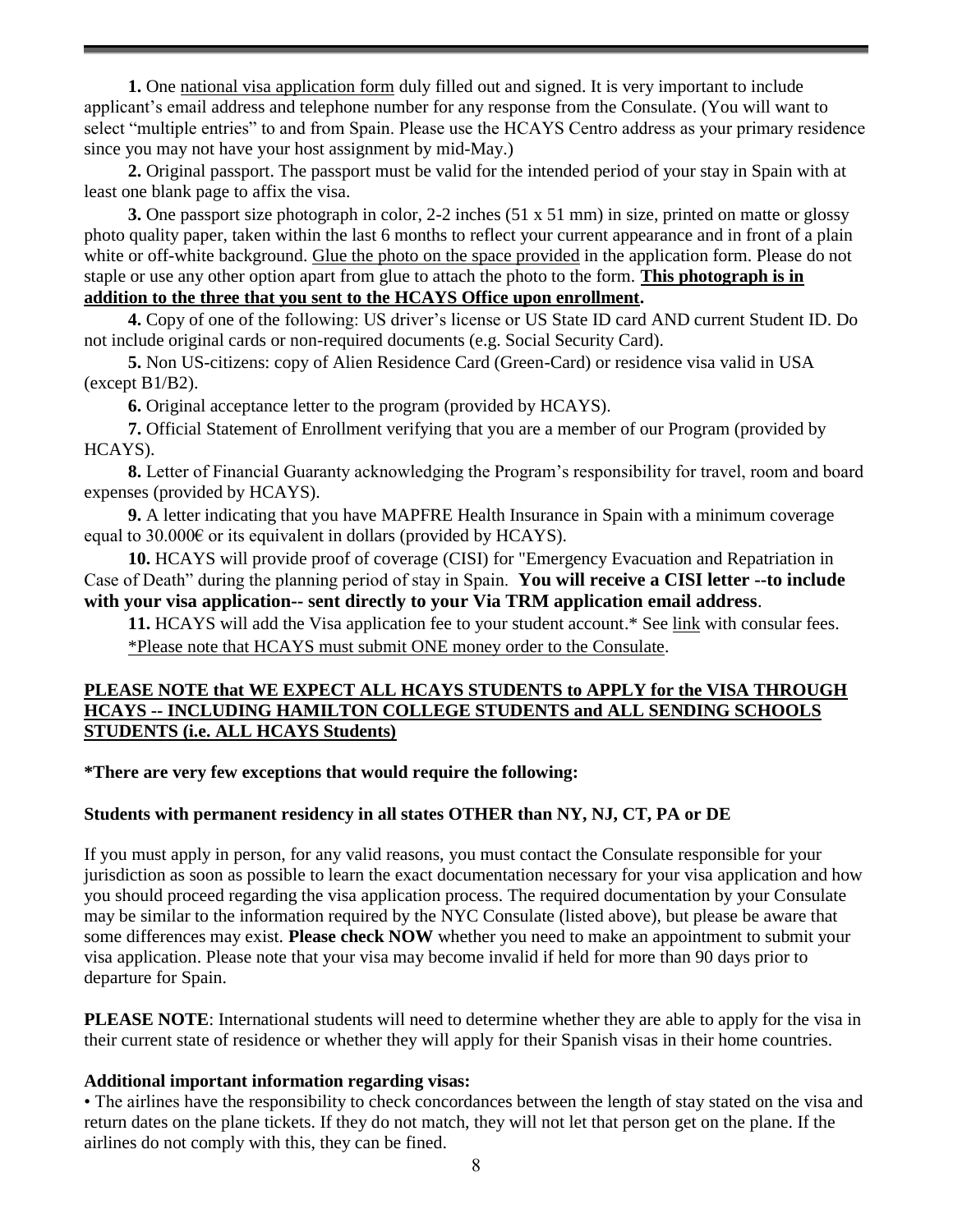• Your visa suffices for your one semester stay.

#### **EU Schengen Countries**

• Schengen is an agreement between many European countries aimed at creating a common area without internal borders. If you enter Spain from one of the EU Schengen countries, and not from the US, you will have to declare your entrance into Spanish territory. This can be done in any police station or in the Dirección General Offices. You will have 72 hours to do so. For help or more information about this requirement, please ask our HCAYS Academic Coordinator at the Center on Orientation day.

## D. GENERAL BAGGAGE INFORMATION

Please check your airline's baggage policy. Do not, under any circumstances, take more than **two bags** and **one small carry-on**. Please pack only essential items! Do not plan to send luggage or trunks separately. Bring only what you can carry by yourself without help.

## E. WHAT TO PACK

Students are urged to bring plenty of warm clothing. The spring climate is generally very mild in Madrid, but December through March can be cold. And it may be very cold during the orientation trips where you will be outside for long periods of time. Winter often brings with it a damp, penetrating chill. Be sure to pack wool socks, a heavy sweater, sturdy shoes, a raincoat and warm sleeping clothes. Do not plan to have clothing sent to you. We do not recommend bringing electrical appliances. If you must, you will need an adapter plug, which can be purchased in Madrid. Voltage varies between 220 and 115, and the cycles are 50 (as opposed to 60 in the U.S.), which can be harmful for appliances and could lead to fire. Hair dryers and other appliances are readily available in Madrid. We recommend that you purchase these items once you arrive in Spain.

In our pre-departure orientation link (sent to students via email) we will talk further about what you need to bring. We recommend that students pack extra clothing for orientation in carry-on luggage, in case of delayed/lost luggage.

## F. PERSONAL TRAVEL

If you plan to travel outside of the program (during weekends and holidays) you must wait until you receive all of your syllabi from all of your courses, in order to plan accordingly. Please also take into consideration mandatory extracurricular activities. The same rules apply regarding your visitors.

## G. ISIC CARD

The HCAYS suggests that you purchase an ISIC student identity card. This ID certifies your student status and offers you supplemental health and accident insurance and discounts on museum entrance fees. The ISIC will be your Student Identity Card while in Madrid. You can apply for the ISIC card directly from STA Travel (1-800-777-0112) or statravel.com. You can also buy it in Madrid for approximately  $£10.00$ .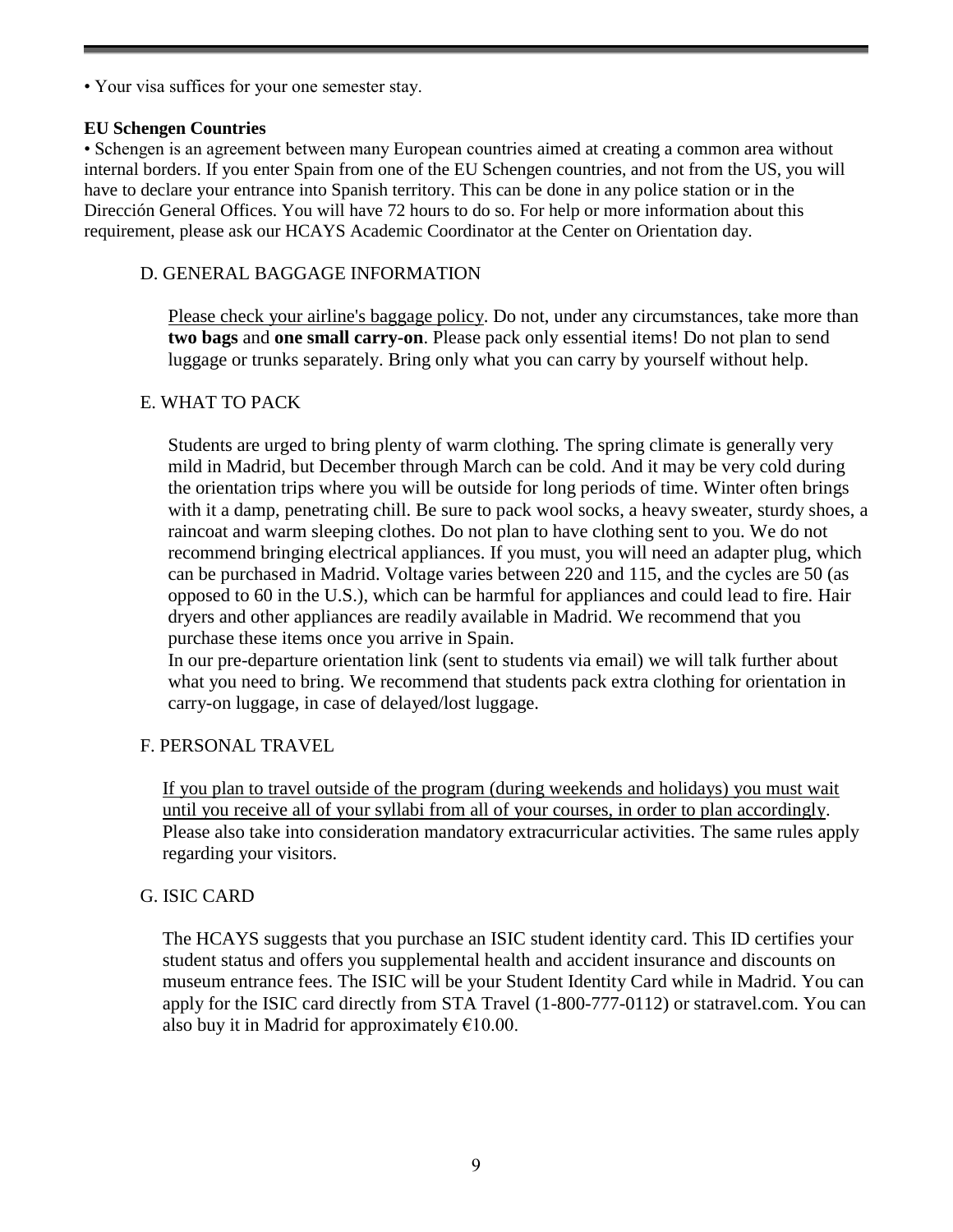## **IV. PAYMENT SCHEDULE**

<https://www.hamilton.edu/academics/offcampusstudy/spain/apply/expenses>

Tuition Breakdown for the HAMILTON COLLEGE ACADEMIC YEAR (or semester) IN SPAIN

#### **2020-21 Academic Year:**

| Tuition                                                                               |                                             |                              |  |
|---------------------------------------------------------------------------------------|---------------------------------------------|------------------------------|--|
| (includes MAPFRE health care & CISI Travel Health):<br>Room & Board:                  |                                             | 43,440.00<br>16,490.00       |  |
| Total Fee Billed by the Program:                                                      |                                             | 59,930.00                    |  |
| Approved cultural activities reimbursed.                                              |                                             |                              |  |
| Not included in Program Fee:<br>Round-trip Airfare<br>Books:<br>Recommended expenses: | Approximately<br>Approximately<br>Per month | 1,300.00<br>300.00<br>230.00 |  |
| Tuition Breakdown for the<br>HAMILTON COLLEGE ACADEMIC YEAR (or semester) IN SPAIN    |                                             |                              |  |
| 2020 Fall and 2021 Spring Semesters:                                                  |                                             |                              |  |
| Tuition<br>(includes MAPFRE Health Care & CISI Travel Health):<br>Room & Board:       | 21,720.00<br>8,245.00                       |                              |  |
| Total Fee Billed by the Program:                                                      |                                             | 29,965.00                    |  |
| Approved cultural activities reimbursed.                                              |                                             |                              |  |
| Not included in Program Fee:<br>Round-trip Airfare<br>Books:<br>Recommended expenses: | Approximately<br>Approximately<br>Per month | 1,300.00<br>150.00<br>230.00 |  |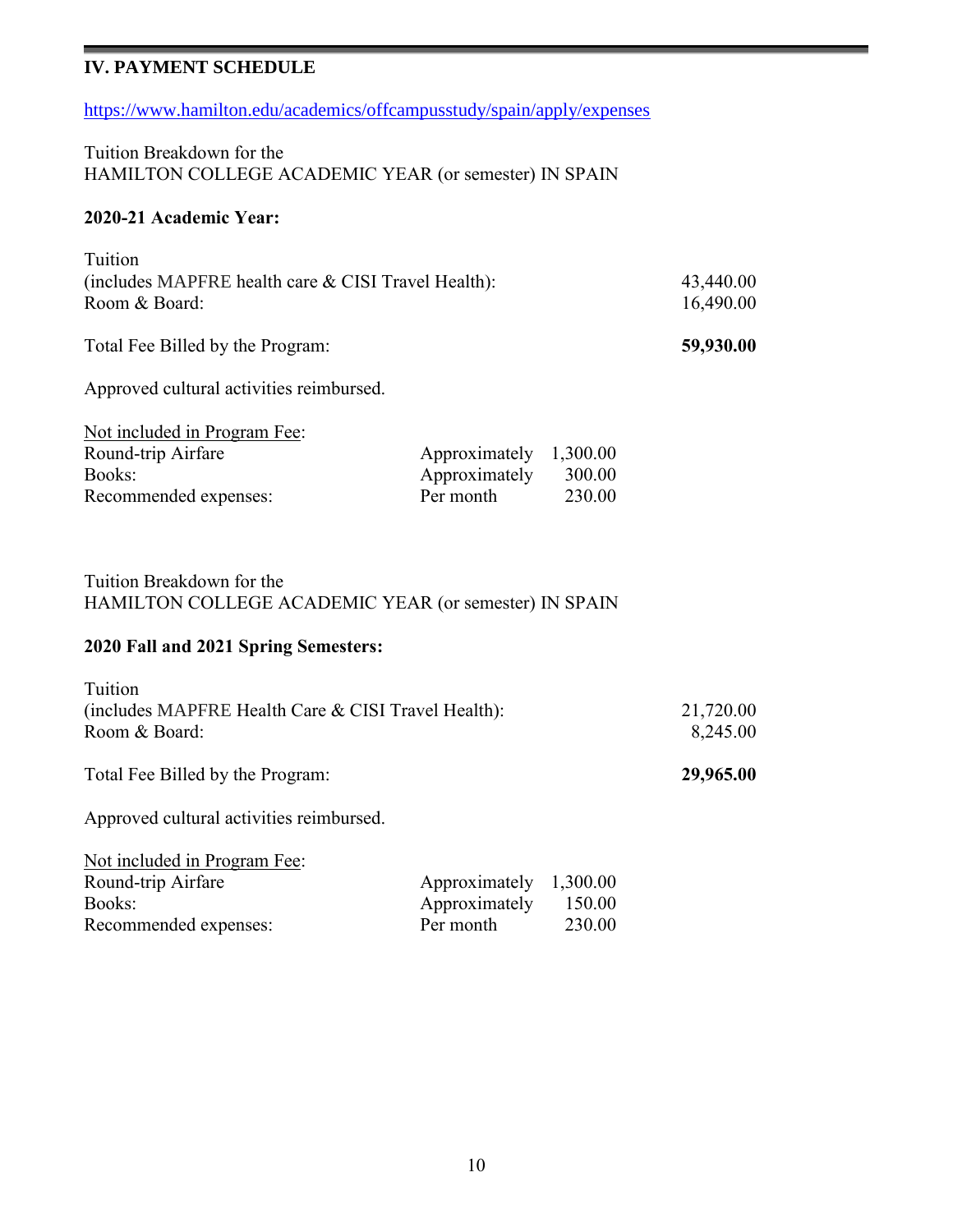#### **V. FINANCIAL AID**

Financial aid awards and scholarships will be subtracted from the main payment when received by the Program. (We will accept financial aid disbursements on your College's schedule, but we require this information in writing.) Consult the webpage for further details concerning what the fee covers, refunds, where to send payments, etc.

Those of you who hold transferable financial grants must notify us in writing of the amount of scholarship aid that you expect to receive this year. It is not the Program's responsibility to solicit this information from the granting institutions. You should write the proper authorities immediately, requesting that your scholarship be transferred to:

Hamilton College Academic Year (or semester) in Spain 198 College Hill Road Clinton, New York 13323

All federal financial aid in the form of Federal Perkins Loans, Supplemental Educational Opportunity Grants or State Student Incentive Grants is transferable. Check with your financial aid office for further information.

All payments and matters of finance should be addressed to:

#### **Hamilton College Business Office**

198 College Hill Road Clinton, New York 13323

Please be sure that the **Business Office** receives your HCAYS payment early or on time!

<https://www.hamilton.edu/academics/offcampusstudy/spain/apply/expenses>

#### **VI. PRELIMINARY COURSE SELECTION**

#### A. GENERAL INFORMATION

1. Please be reminded that your HCAYS acceptance was contingent upon your successful completion of coursework for the current semester. **Be certain to have a complete transcript sent to us once you have received grades for your most recent semester!**

2. All students must take four course credit units. One of them must be a language course. Even bilingual students must take a very advanced writing/composition language class.

3. Please access the HCAYS website for the semester course listings and class schedule (www.hamilton.edu/spain). Then complete the attached **Tentative Course Selection** form and have it signed / authorized by your advisor. This is your pre-registration process. A list of the courses that you can take at the local universities (Universidad de Nebrija or Universidad Autónoma de Madrid) will be available soon. They will also be posted in our website. Please, refer to the session SPANISH UNIVERSITY COURSES for more details.

We assume that non-Spanish related courses, if required by your school or your major, can be taken after returning to the USA. If your entire participation in the Program hinges on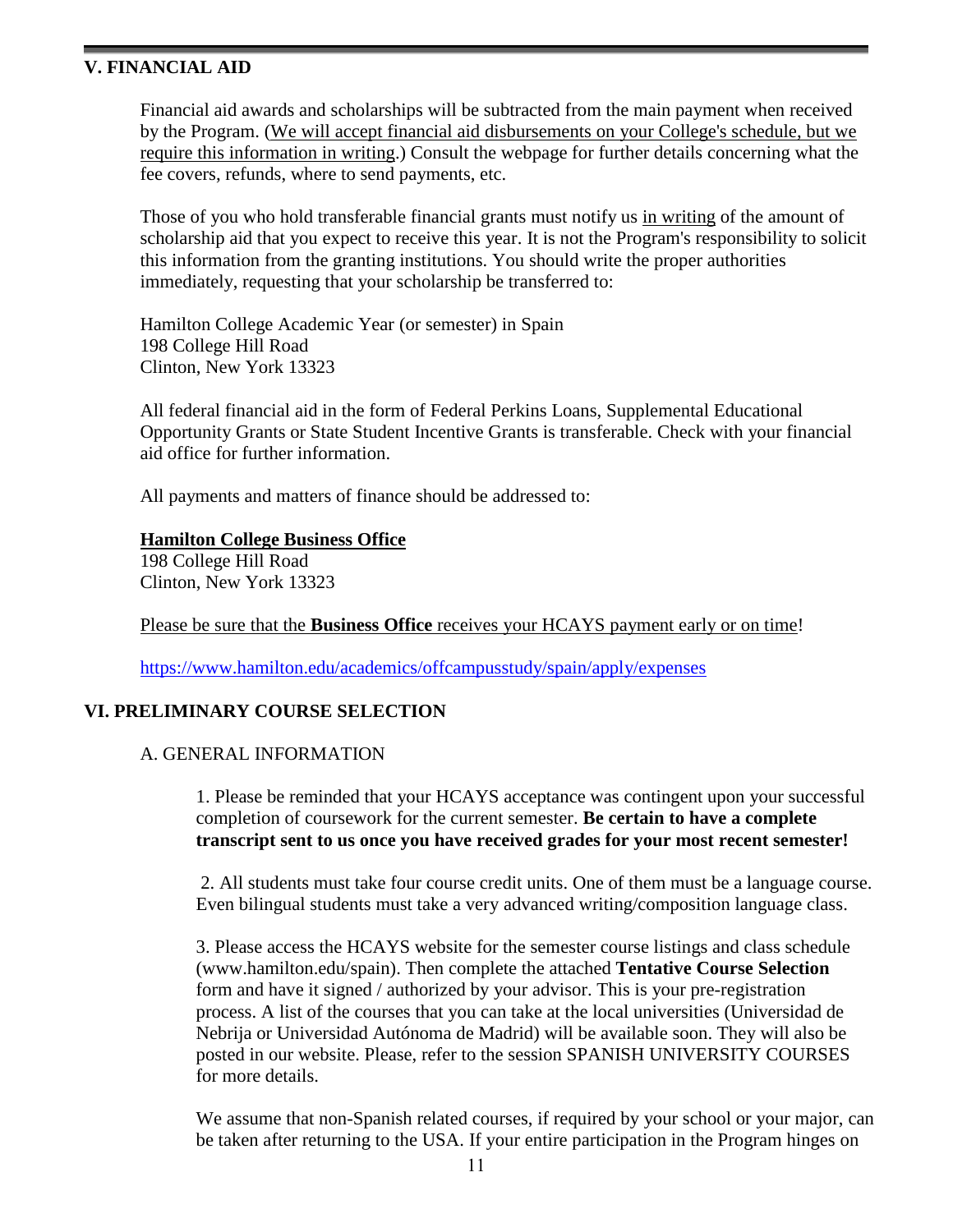taking such a course (French, Mathematics, etc.), please contact us right away. In addition, it is very important that you check with your home institution to find out the minimum passing grade to receive home credit.

4. After discussing course credits and major requirements with your department, please have your academic advisor review your choices and sign the bottom of the Course Selection sheet. This process should also extend to careful planning of the courses you intend to take at your home institution when you return.

5. Credit systems vary from one academic institution to another. You are strongly urged to check carefully with your language department or school administration to verify that you will receive full credit upon your return. Hamilton College considers all of its courses taught in Spain to be 300-level courses. Students interested in having their HCAYS courses count toward a major or minor at their home institution should consult with the department chair prior to departure for approval.

6. As you complete the course selection sheet, please do not assume that the material of one course will necessarily duplicate that of another which you have taken. We can provide you with additional information to enable you to make an informed decision.

7. Be aware that our courses have a limited enrollment of 16 students, and some, such as Flamenco, Spain Today, and Documentary Film, have even less. If a course is absolutely necessary to fulfill any of your graduation requirements, please contact us immediately.

## B. COURSE REGULATIONS

No student may drop a course after the day of mid-semester, without incurring a grade of F. There will be no pass/fail (credit/no credit) in any of our courses. If a student wishes to request an exception, s/he must request it formally in writing as a proposal to the Resident Director no later than the date stipulated by the Hamilton College academic calendar.

## C. INDEPENDENT STUDY

Please note that we do not allow students to take an Independent Study (some exceptions may apply).

## D. PRIVATE LESSONS

The Madrid staff will be happy to help search for professors for private classes (music, dance, studio art, etc.), but the program does not pay for these activities.

## E. UNDERSTANDING THE HISTORY OF SPAIN

It is extremely important that all students have a good understanding of Spanish history prior to their arrival. Thus we ask that all members of the group try to purchase a book about Spanish history and culture, and complete a careful reading of it before departure. (One recommendation is The New Spaniards, by John Hooper.) This will help you to fully enjoy and understand the program's cultural immersion activities and frequent group excursions.

F. FIELD INTERNSHIPS: Spain Today: Social and Professional Learning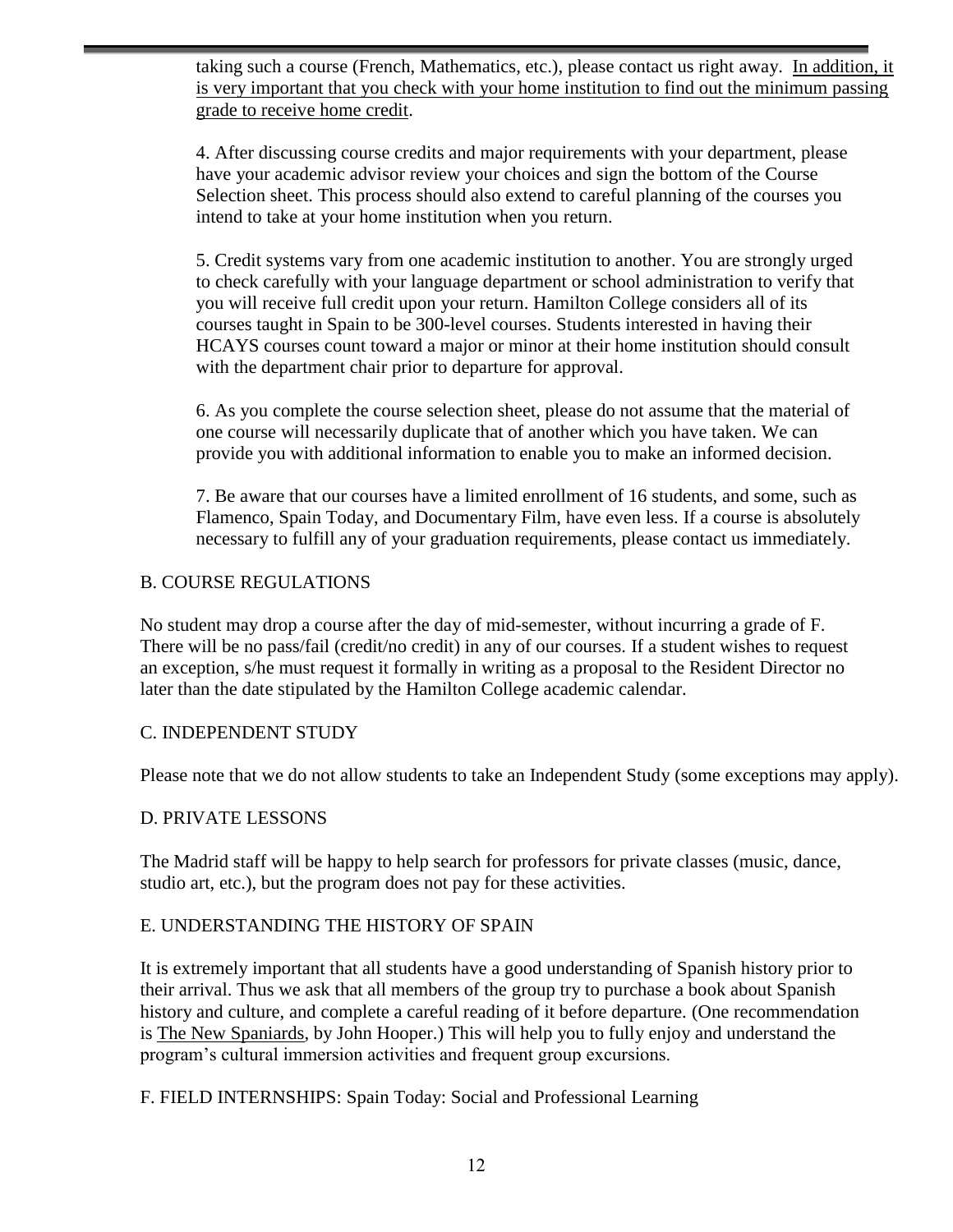As part of its curriculum, HCAYS has developed a course titled "Spain Today: Social and Professional Learning" which combines regular academic classes with a minimum of sixty hours of voluntary fieldwork in order to allow a student to immerse him, or herself, more fully in Madrid's cultural and social environment.

Public service work, including volunteering with NGOs and in public service professions such as teaching EFL, makes up the bulk of the internship options. Possibilities may include volunteering at hospitals, helping out in EFL classrooms (preschool / elementary school / secondary school / university) or editing EFL textbooks, as well as working for institutions, which promote free trade or support the gay or lesbian communities of Madrid, helping developmentally delayed children and/or adults, or defending the rights of refugees. Under exceptional circumstances, a different topic of the student's own choosing may be accepted.

The official course description for "Spain Today: Social and Professional Learning" is listed with the semester course offerings at: http://www.hamilton.edu/spain/curriculum/courses

Be advised that certain kinds of projects are, within the local social context, not realistic. Students will be asked to sign a separate release-of-responsibility form (in addition to the general HCAYS form).

Furthermore, our partnership with EUSA Internship program gives students opportunities to work in multiple areas of the local job market, which are not restricted to NGOs, schools, etc. EUSA Internship requires that students work from 16-21 hours weekly, and its options include positions at banks, laboratories, government organizations, among others.

## G. SPANISH UNIVERSITY COURSES

Studying at a local Spanish university is a fundamental part of the cultural and academic experience for HCAYS students in Madrid. In addition to courses offered at the HCAYS Center, students can enroll in one course at the Universidad Autónoma de Madrid (UAM) or at the Universidad Antonio de Nebrija. Both universities offer courses taught in Spanish including anthropology, economics, international relations, law, literature, political sciences, sociology and history. We help students navigate through the process of finding the course that best fits their needs and curriculum requirements. Additionally, UAM and Nebrija offer sports facilities, choir, bookstores, cafeterias and other extra-curricular activities allowing students to be fully immersed in the Spanish language and culture

If you are interested in the possibility of taking a course at the [Universidad Nebrija](http://www.nebrija.com/estudios/) or the [Universidad Autónoma de Madrid,](http://www.uam.es/ss/Satellite/en/home.htm) please indicate this interest in the HCAYS Course Selection Form, adding what kind of course / field you are interested in pursuing. Then, shortly afterwards, Carlos Jurado, the Academic Coordinator at HCAYS, will be contacting you with a preliminary list of courses that you will be able to choose from.

#### **VII. TENTATIVE SCHEDULE**

You will find a tentative calendar at the end of this document.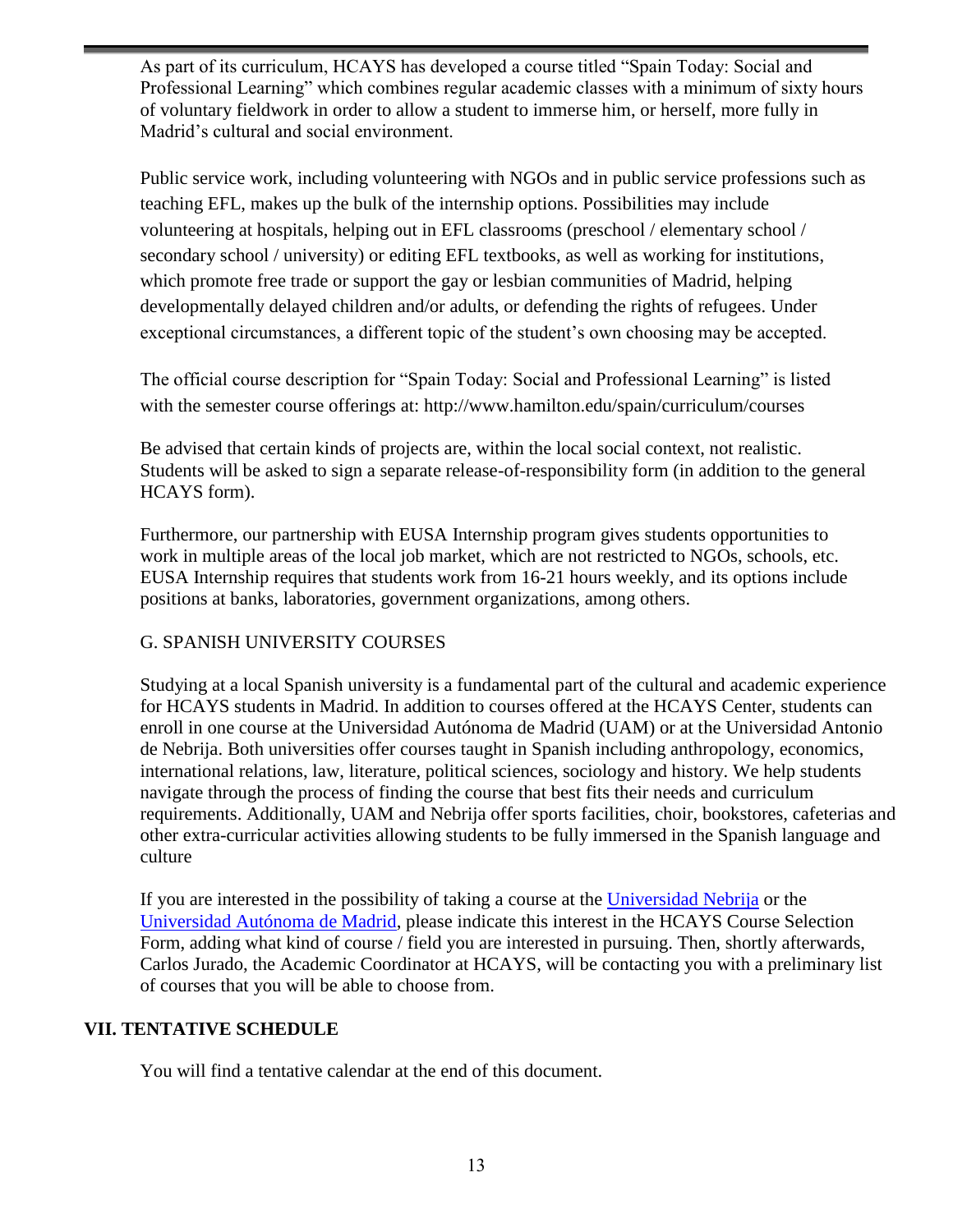## **VIII. PRE-DEPARTURE ORIENTATION**

We will send a pre-departure link to students.

## **IX. ORIENTATION**

There will be an orientation at the Center where everyone will meet and all questions will be answered; students will receive a folder containing a lot of important information. This orientation starts on **September 1 at 10:00 a.m.** During orientation you will take a placement exam that will place you at the appropriate language level for the language course you will take.

During orientation, the program holds language classes in the Madrid headquarters (*nuestro centro*), which is a good way to get used to our **Spanish-Only Rule,** as well as culture classes that will prepare students for the academic excursions during the semester. At the same time, HCAYS organizes activities to help students immerse themselves in the Spanish culture. Some of these activities may include tours of Madrid, outings around the city, and group lunches. Spanish students accompany the Hamilton students during some of these activities for a more complete Spanish experience. During the second week of the orientation, HCAYS takes the students on an academic excursion to a specific area of historical relevance to start their knowledge of the Spanish culture.

A miscellaneous note about both Orientation and regular classes: we suggest you bring with you at least one standard size course notebook. You will need this for Orientation. In addition, you should know that it is extremely difficult to find regular lined notebook paper in Spain, since the Spanish students prefer to use graph paper for their studies.

## A. FALL ORIENTATION: GALICIA

Occupying the Northwest corner of the Iberian Peninsula, Galicia gets its name from its ancient inhabitants: the Celts. However, Gaelic is not spoken here, but Gallego, one of Spain's coofficial languages (closely related to Portuguese). Galicia is famous for its beaches, seafood – and yes, bagpipe music. Santiago is the cultural capital of Galicia. Santiago's cathedral claims to host the remains of Christ's apostle James and was in the Middle Ages the destination of one of Christendom's major pilgrimage routes, the Camino de Santiago. Pilgrims still arrive today from all corners of the world. Renowned for its superb seafood and quaint coastal towns, Galicia is a seafaring region and has one of Spain's prettiest coastlines, the fjord-like Rías Baixas.

## B. SPRING ORIENTATION: ANDALUCÍA

Known as al-Andalus, when it was under Muslim rule, Andalucía extends across the south of Spain and is home to some of the country's most beautiful cities--Sevilla, Andalucía's capital, once the exclusive port for the trade with the New World; Córdoba, with its unique Cathedral Mosque; Granada, the last Muslim stronghold, with its fabled Alhambra palace; Neo-Classical Cádiz, known as the city of light. In addition to the historic cities, countless white washed villages dot a landscape that ranges from endless rows of olive trees, to one of Spain's most important national parks, Doñana (ranked among Europe's greatest wetlands), and a long stretch of sandy beaches known as the Costa del Sol.

## **Both the orientation and all program excursions will include visits to sites, cathedrals, museums, and other monuments. It is absolutely essential that all HCAYS participants understand that these activities constitute a mandatory aspect of the academic component**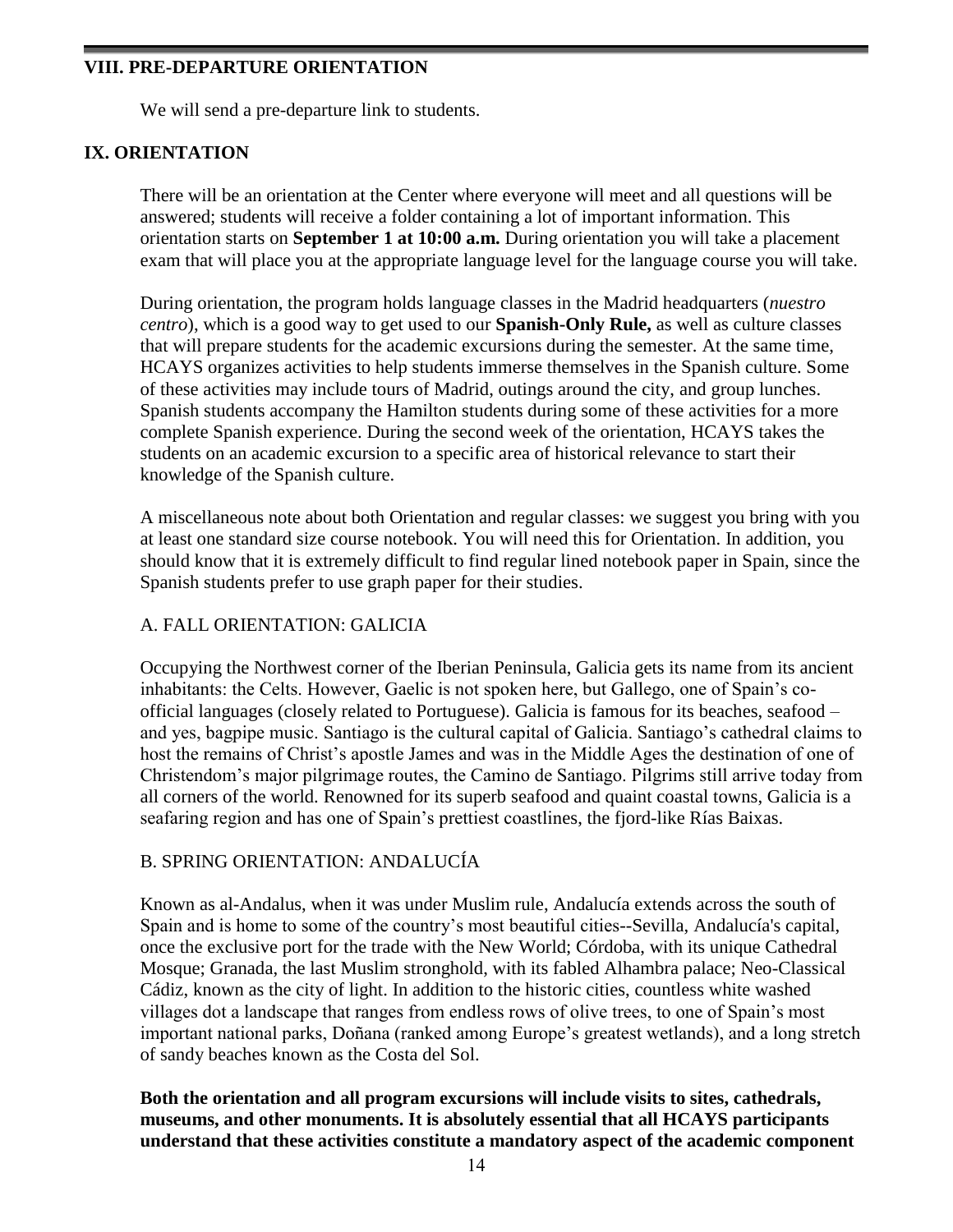**of the program. The HCAYS excursions are more elaborate and carefully planned than those of other programs. Because of this and because of the services of our superb guides, almost all past students have found these trips to be immensely enjoyable and informative.**

## **X. EXCURSIONS**

Recent excursions that we planned during the academic year have included:

A. FALL: Barcelona, Málaga, Córdoba

B. SPRING: Mallorca (Balearic Islands) País Vasco (San Sebastián and Bilbao)

**STUDENTS MUST ATTEND ALL EXCURSIONS.** Excursions are a key part of the Spanish study abroad experience. They offer the opportunity to fully immerse oneself in Spain's cultural diversity and get to know the history, customs, cuisine and art of every region of the country. Therefore, HCAYS expects all students to participate actively in our trips. If you are not able to attend one of the excursions, you must pay 200 Euros to cover the expenses caused by your absence.

## **XI. INSURANCE INFORMATION**

Hamilton College requires that all students maintain their Home or School Medical Insurance. In addition, as HCAYS students, you will receive MAPFRE coverage, medical insurance that will cover your doctor's expenses during your stay in Spain. **Reminder:** THROUGH Via TRM (if you have renewed or just received your passport), you must upload a copy of your valid PASSPORT page including the photograph and your PASSPORT NUMBER, DATE OF BIRTH, and COUNTRY OF ISSUE by June 8 to obtain MAPFRE Health Insurance in Spain. Upon your arrival in Madrid you will receive your health insurance card with all of the information regarding your coverage while you are a member of the HCAYS Program.

Through MAPFRE, you will be able to consult a doctor in Madrid (with the help of our competent HCAYS staff). **You will not need to pay out-of-pocket money for these medical visits**. You will simply provide your HCAYS MAPFRE Medical Insurance Card.

Ultimately, of course, you will be responsible for your health needs, and for seeking the appropriate medical assistance.

HCAYS will also provide coverage (CISI) for "Emergency Evacuation and Repatriation in Case of Death" during the planning period of stay in Spain. **The Consulate will require this proof of repatriation and emergency evacuation coverage. You will receive a CISI letter --to include with your visa application-- sent directly to your Via TRM application email address**.

## **XII. MEDICAL ADVICE**

American immigration authorities do not require a smallpox vaccination certificate. However, many travel authorities continue to recommend inoculation against smallpox. Your family doctor may suggest other shots, We recommend all standard vaccinations to be updated. Students are strongly encouraged to bring with them a complete medical dossier, to make available to doctors in Spain, program hosts and administration in the case of an emergency.

Any prescription medicine that you must take, you need to bring it with you, in sufficient quantities to last for the stay. You will not be able to receive medicines by mail. Spanish customs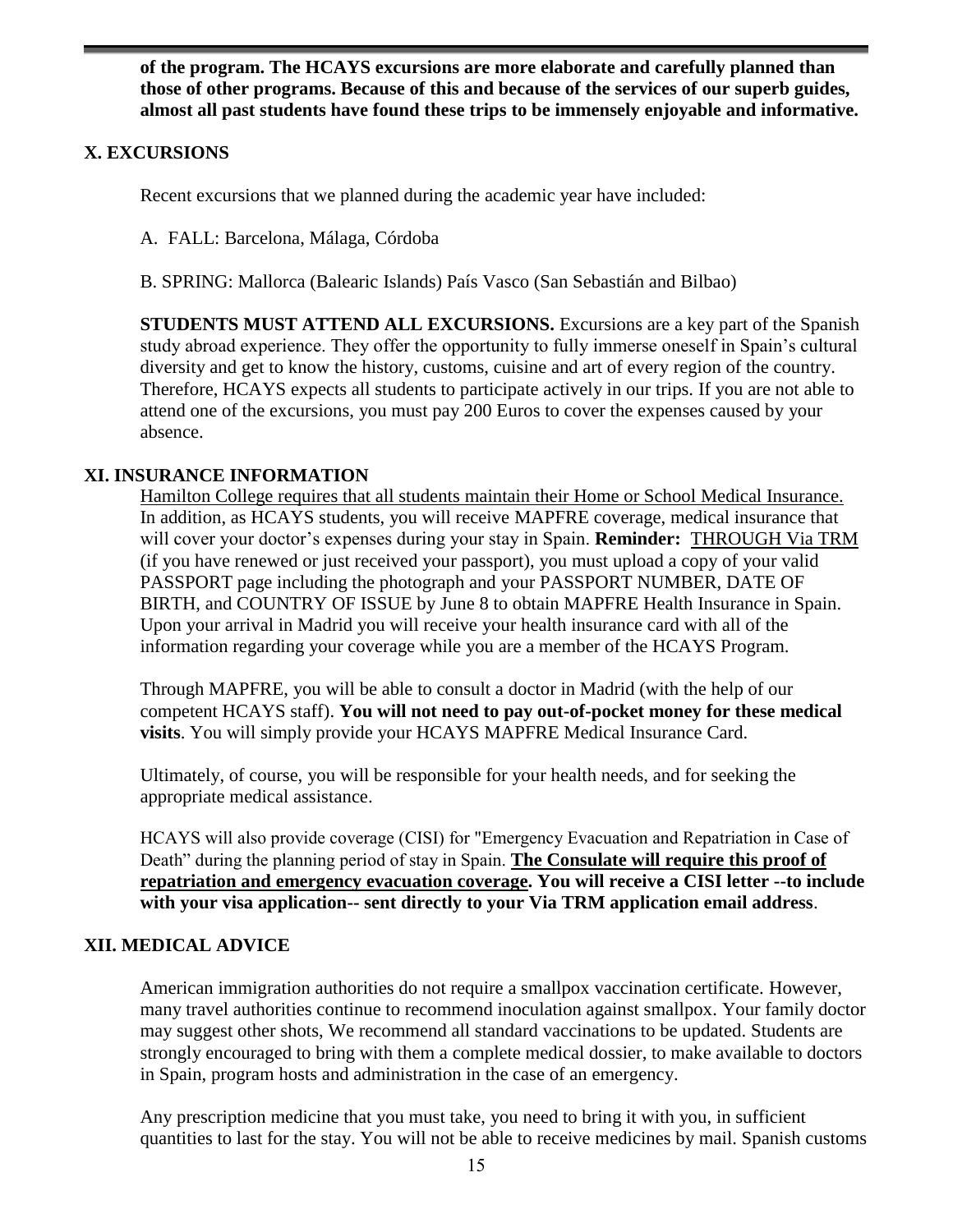will keep them and return them to the sender. You will need a doctor's written explanation for any drugs or medicines that you carry with you, as well as the composition or quantitative formula for any medicine prescribed. (This will prevent any unwarranted actions by the Spanish authorities.)

We also advise you to have all necessary dental work done before leaving the USA Bring your prescription for eyeglasses and/or an extra pair of contact lenses. These services are not covered by MAPFRE.

#### **Please Note:**

**Students with a history of emotional disorders are advised to consider carefully joining the HCAYS. Such challenges are inevitably aggravated by the new demands and personal responsibilities of a foreign setting. This is particularly evident in the case of a student who has had an eating disorder. Recent withdrawals from the Program for psychological reasons including breakdowns and panic attacks, attest to the fact that failure to heed this warning may lead to extremely serious complications. If you, your parents, or your physician, have not been entirely candid with us, we beg you to contact us immediately. THE DIRECTOR-IN-RESIDENCE, WITH THE APPROVAL OF HAMILTON COLLEGE, RESERVES THE RIGHT TO INSIST THAT A STUDENT RETURN TO THE UNITED STATES OR DISMISS THE STUDENT FROM THE PROGRAM. Should this occur, the student CANNOT expect any extra financial reimbursement and will naturally forfeit any academic credit for that semester in Spain.**

#### Association of American Programs in Spain: Statement on Emotional Disorders:

"We, the Directors-in Residence and administrators of the member programs of the Association of American Programs in Spain (APUNE/AAPS), with the support and concurrence of Dr. Marcos Broschi, Dr. Margarita Loewe, Dr. Manuel Fernández Criado and Dr. Juan Campos Avillar, and based on many years of accumulated experience, wish to remind students contemplating study in Spain that such an endeavor REQUIRES MATURITY AND EMOTIONAL STABILITY. The adjustment pressures and relative independence that accompany residence in another country are likely to EXACERBATE RATHER THAN ALLEVIATE EMOTIONAL PROBLEMS. The study abroad experience should not be thought of as therapy for those who have suffered emotional difficulties within their native environment."

Virtually all of the students who have ignored this advice in the past found that they had to return to their homes part way through the semester, losing a term of course credits and all the fees paid. PLEASE NOTE: the program will not offer a financial reimbursement to a student who must withdraw for emotional reasons and who has had psychological therapy prior to coming to Spain. Students who withdraw for emotional and psychological reasons in the middle of the semester or year must cover all costs of sending their personal belongings back to their home address.

## **XIII. FOOD AND MEALS**

The main purpose for participation in the HCAYS is to experience fully the Spanish culture. Thus, apart from medical, moral or religious restrictions, all students are expected to accept and take part in all aspects of Spanish cuisine, which is a significant aspect of that culture. If you wish to receive vegetarian or vegan meals during group travel or activities, you must indicate this to us immediately. The restaurants, which we will use during our trips, starting with the orientation, must be informed ahead of time of your requirements. "Vegetarian meals" are defined as excluding meat, fish, and poultry. If you consider yourself a "semi-vegetarian" (i.e.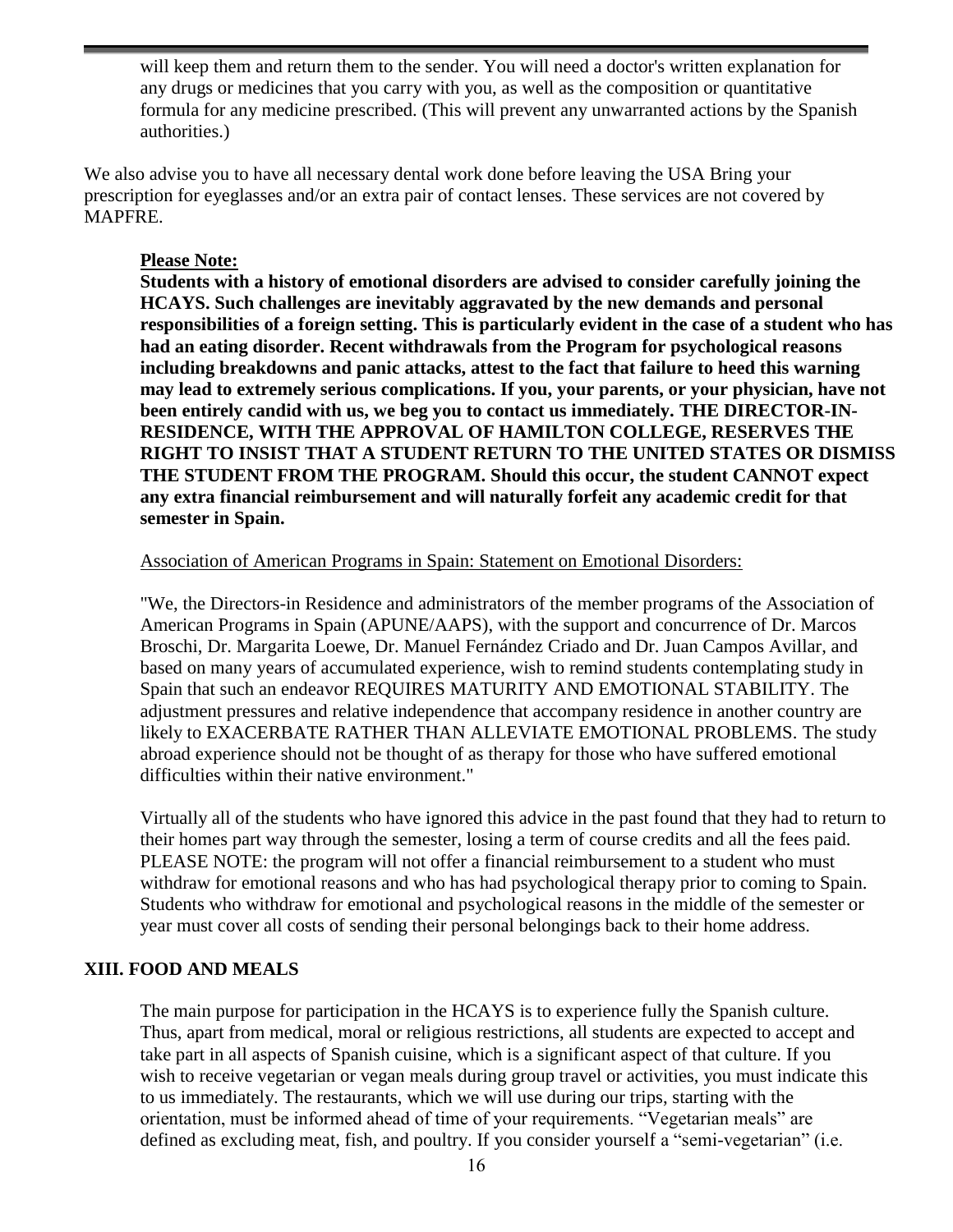you can eat some, but not all, of these items), you may want to accept regular meals, at which times you can simply refrain --with a smile-- from eating what you find unacceptable. Since we will have contacted the restaurants way ahead of time, once you have chosen to have vegetarian/vegan meals, you will be required to continue this status for the entire semester. Be aware that vegetarians (and vegans) will have a difficult time in Spain, the cultural belief in general is that tuna or ham is part of a vegetarian diet and they may include these items in salads, for example.

**Please bear in mind that you should try to adapt as much as possible to the Spanish culture, and not the other way around; that is, you should try to avoid making Spaniards (families, professors, directors, cooks, friends, etc.) live by your eating and living standards and habits, instead of opening your minds (and mouths) to theirs.**

## **XIV. ATMs, CHIP-and-PIN & MISCELLANEOUS EXPENSES**

As you know, the price of lodging and meals is covered by your payments. The HCAYS will pay for these. You should allow for a minimum of \$230 per month for school supplies and personal expenses (dry cleaning, tapas, extra travel, etc.).

In recent years, the primary method for securing cash has been through the omnipresent ATMs. If you have an ATM bank card from your home bank, you may withdraw funds directly from any of the many MAC / PLUS (etc.) automatic teller machines available throughout Madrid. This way you will obtain the best exchange rate. **Please note: one ATM card should not be the ONLY** way to get money; you must have an alternative as well. You may also use a credit card (if you know the PIN number), but you will be charged interest until the date of payment of your next bill. Please keep in mind that many US credit cards do not work when you try to buy tickets, make hotel reservations, etc. on the Internet. You should contact your bank before arriving to Spain to resolve in advance this potential cause for frustration. Alert your bank to the fact that you will be withdrawing money abroad for an extended period of time in order to avoid your account being frozen unexpectedly for security reasons.

Chip-and-PIN credit card information:

Below is a link to an article on the use of USA credit cards in Europe. Apparently some businesses either are not informed that magnetic strip cards will work with their card readers, or they have explicitly chosen not to accept them for security reasons. Magnetic strip cards are almost never accepted at automated machines. Additionally, some American cards use a 6-digit pin, which is not recognized in Europe. You should request a chip-and-pin card from your bank prior to departure to avoid any trouble.

<http://www.bankrate.com/finance/credit-cards/will-your-credit-card-work-abroad-1.aspx>

Several years ago students had problems, but since the introduction of the chip and pin on some of the cards in the USA, these problems have been reduced.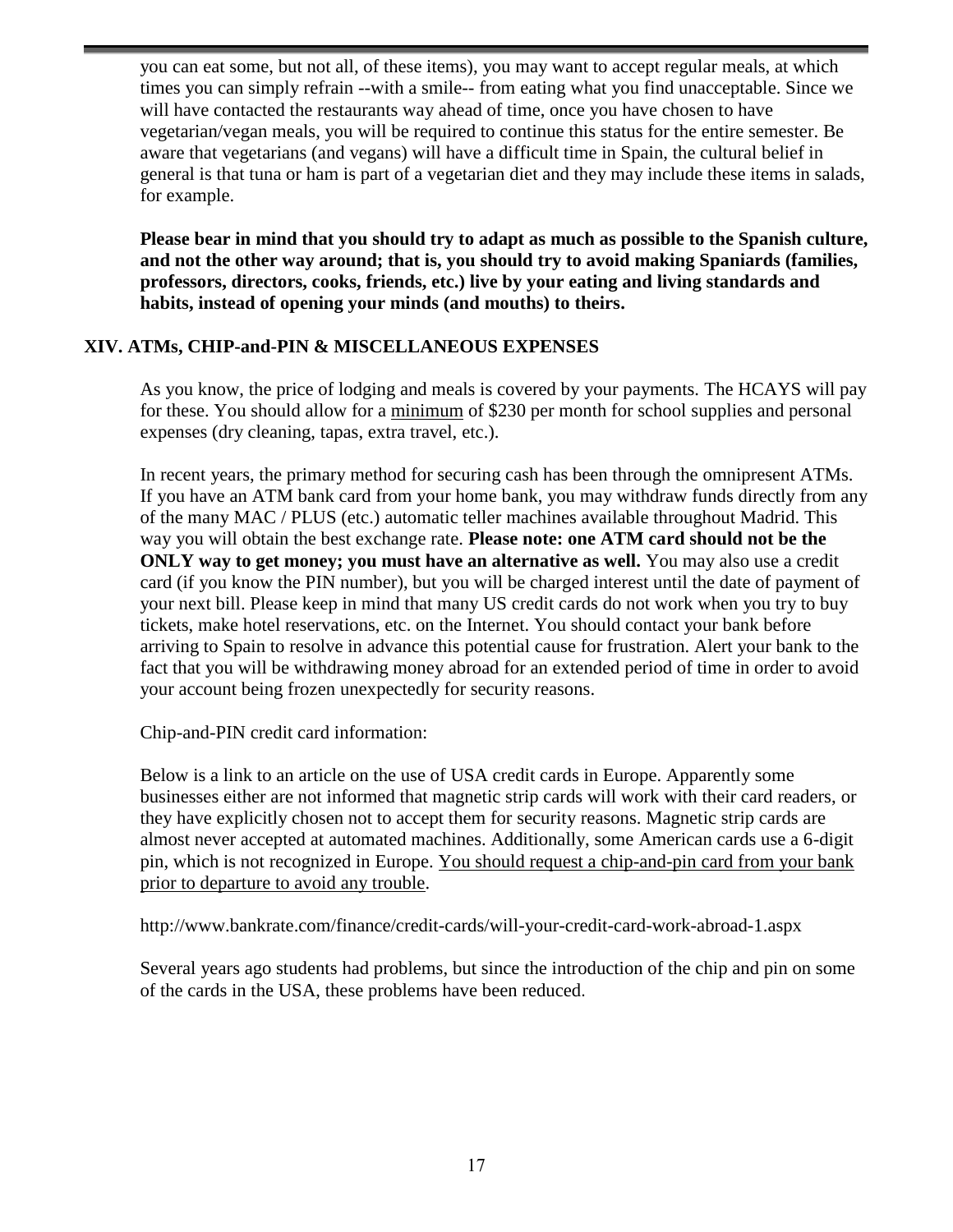## **XV. CELL PHONE**

You are required to have a local cellular phone number. Our staff will use it to contact you, and you should use it to be in touch with each other. Also, be aware that 112 (the local emergency number in Spain, similar to 911 in the United States) ONLY works with a local phone number.

Once in Madrid, you can ask permission from your hosts to use the home telephone for one local call upon your arrival, but for the most part, you will not be able to use your host family phone. Please respect and obey the family rules for telephone use, particularly for out-going calls. You will receive information on cell phones at the orientation meeting in Madrid.

You also may bring your own smartphone/cellphone and get a Spanish SIM card. In this case, please note it is very important that you will need an UNLOCKED GSM phone otherwise you will not be able to use your phone in Spain. (Check with your current service provider and explain that you will be traveling to Spain and you would like to use a local SIM while there. If your phone is not GMS compatible, they might offer you an upgrade to a "world phone"; and if your phone is not already factory unlocked, depending on your current provider's policy and existing contract, they will also unlock it.)

HCAYS does not endorse any one cell phone company, but you may ask us about advice for any particular company that you may be interested in using.

Should you purchase a phone to use in Spain, please kindly send us the number as soon as you know it.

**Be aware! Avoid buying a cell phone or a calling card at the airport. Past students have been scammed. If you find it absolutely necessary to buy a cell phone at the airport, make sure that you are given a Spanish number.**

## **XVI. HOUSING IN SPAIN**

The Housing Information that you have completed through Via TRM enables us to assign lodging suitable to your needs and desires. We appreciate your candor and reiterate that this information will be kept strictly confidential**.**

We would like to share several concepts with you concerning your lodging in Madrid:

- 1. Please keep in mind that, by staying with a Spanish family, you will be entering into, and participating in, another culture. You will find that Spaniards have different values and ways of life than Americans. Spaniards are frugal with water and electricity, their meal schedule may be radically different from what you are used to, etc. You must be psychologically prepared to be accommodating and courteous.
- 2. You need to be punctual to meals. This is fundamental, and you should always let your family know if you are not having meals at home. You have the freedom to come and go because you will be given a set of keys, but courtesy is always expected. If the keys are lost or stolen, you will need to pay for the cost of the new set of keys. You will be treated as an adult. Clear communication with your host family and our Coordinator for Student Services Christine Jensen, is key to excellent understanding.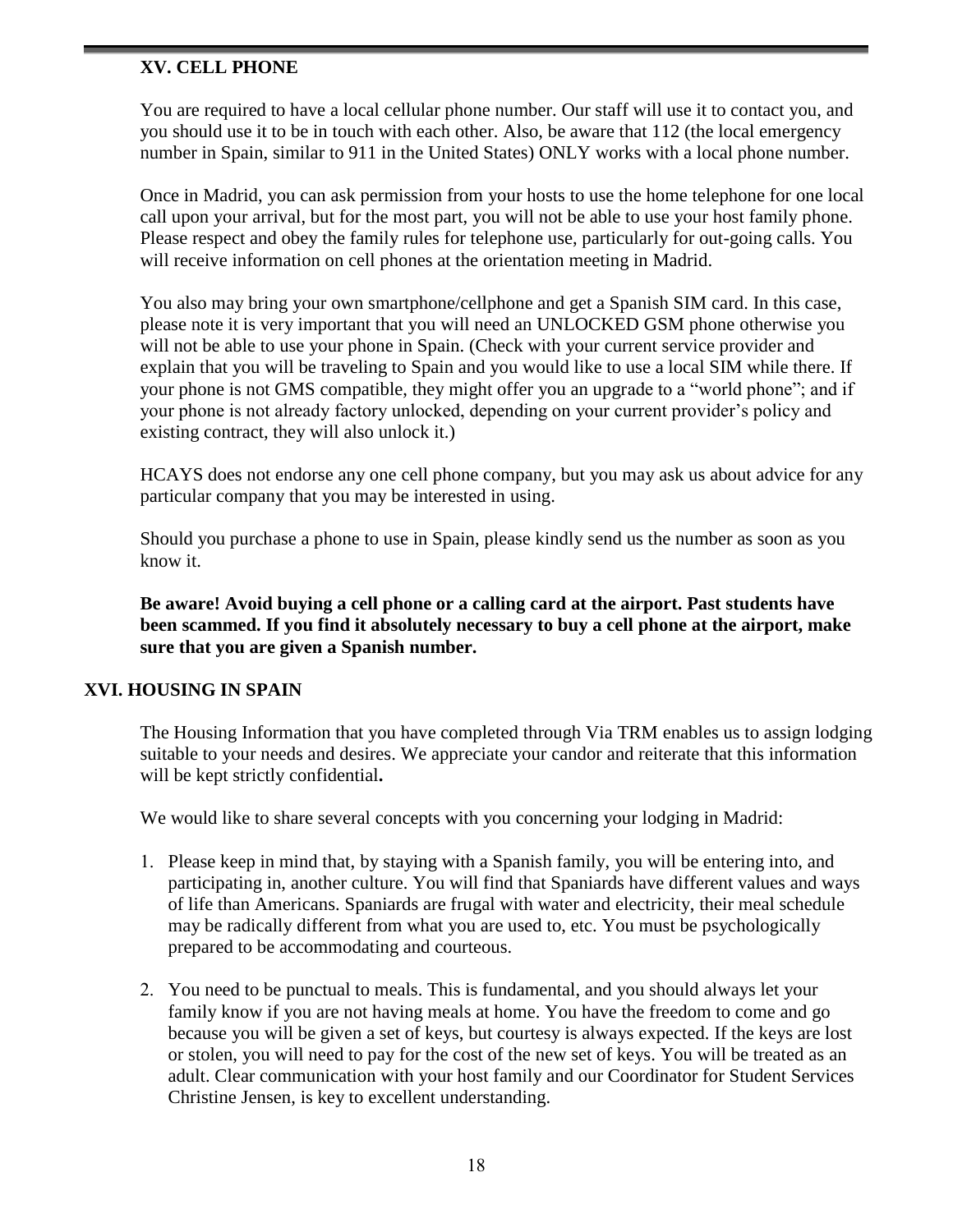- 3. Any questions or concerns should be brought into the open immediately. A few of you may have to bend your daily habits in order not to offend your hosts. Neat attire is expected. If you are sloppy, disrespectful or unclean, your family will simply not understand it. Students in the past have benefited from the cordial relationships we have nurtured with these very special families. We expect you to be considerate and to enjoy the benefits as well. In all contacts with your family, bear in mind that cross-cultural living requires compromise and understanding.
- 4. A customary way of introduction to your new family is to present them with a small gift. Items that have been successful in the past include food products that are not available in Spain and other typical American products (for instance something from your hometown).
- 5. Most families will not have members your age. Some will. We continue to seek out families with student-age offspring; however, our main criterion is the personality and suitability of the *family*. Please keep in mind that many of our host "families" are ladies who live independently. We have retained some hostesses who live alone, because of glowing, enthusiastic reports from past students.
- 6. You may have an HCAYS housemate, but you will not have to share a room with anyone. All students are placed in single rooms.
- 7. Living with another student from your home institution is generally not allowed, for at least two reasons: (a) we think that this leads to cliques within the group, with some members being left out, and (b) it makes it much more difficult to adhere, with unwavering consistency, to the Program's main directive: the constant use of Spanish. Our experience has been that, psychologically, it is much easier for students to avoid speaking English if they begin their year rooming with a person they have not known previously. If there is some overpoweringly urgent reason why you feel you must room with someone from your home school, please let us know.
- 8. In general, we will try to fulfill your housing needs. However, we are also obligated to accommodate the families' requests, including their preferences for men or women, one semester or year students, etc. as well as conflicting student petitions.
- 9. Families will provide Internet connection at home. However, sometimes technology fails. If you are unable to connect to any form of technology for a while, either at the Center or in the home of your host, this is completely out of our control, and you will need to wait patiently, or use other resources, i.e. internet cafes, until the host or Center connections are reestablished.
- 10. If for any reason you have problems with your family, please contact Christine Jensen and the Director of the program, and speak openly with them. We can only help you if we know that there is a problem.

IMPORTANT NOTE: **Late Submission of Housing Information will be processed without reference to personal preferences or requests. It is to your advantage to remit this information quickly.**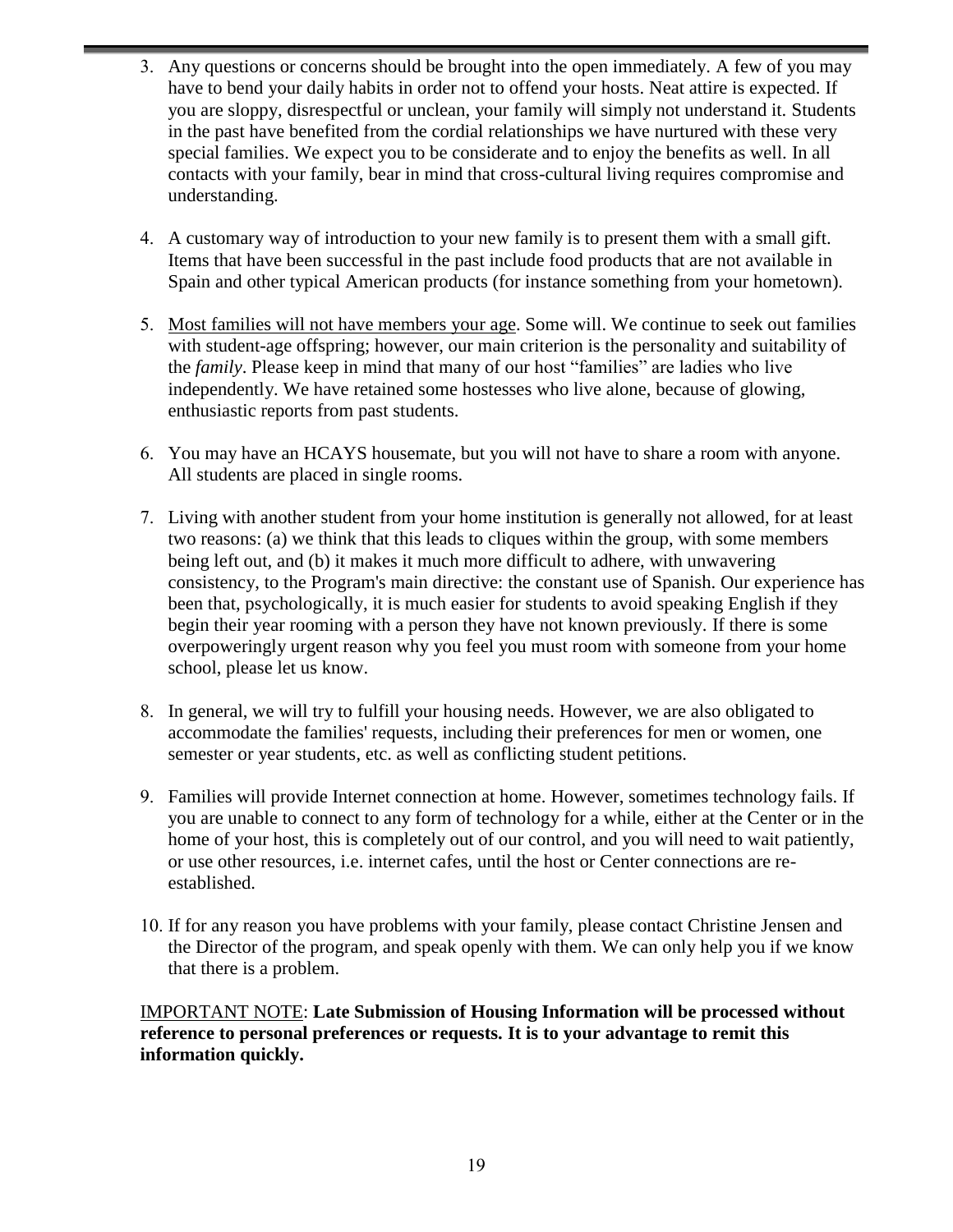## **XVII. STANDARDS OF CONDUCT**

Every organization needs some regulations in order to function effectively. The administration of the Program has tried to minimize these, since we plan to treat you as serious and mature adults who do not need a written rule for every occasion. Nevertheless, for your own protection, and to support the goals of the Program, some guidelines are necessary. We include these here so you can fully understand in advance what these regulations are:

1. **SPANISH-ONLY WILL BE SPOKEN, ALL THE TIME, WITH OTHER MEMBERS OF THE GROUP, HOUSEMATES, ETC.** This is the Program's most important regulation and constitutes the very backbone of its philosophy. This will be particularly difficult when you meet other American students from other programs who will--almost inevitably--be speaking English. We plan to do everything humanly possible to prevent you from slipping into the slipshod linguistic habits of the incredibly large percentage of American students studying in Spain. Only in the case of dire emergency should you consider reverting to English. **Students who do not remain firm in this respect should not be in our Program.** We reserve the right to expel any student who does not conform to this rule.

Technology such as e-mail, Instant Messenger, Twitter, Instagram, Skype, Facetime, etc., have made communication with (non-Spanish speaking) family and friends more accessible than ever. We understand the need to contact your community in English; however, the **HCAYS forbids this activity at the Center**. We expect all students to obey this rule as part of our honor code.

2. STUDENTS MUST ATTEND CLASSES REGULARLY. Only a serious excuse should prevent you from completing daily preparations satisfactorily and from being present at every class. Our professors have been advised that you are an extremely hardworking group, and they will expect you to be serious, conscientious students. There are no compromises allowed to this rule. Your final grade will suffer due to absences.

## 3. SINCE THE PROGRAM WILL BE LEGALLY RESPONSIBLE FOR YOU, WE ASK:

- That you notify the Director-in-Residence whenever you leave your family lodging overnight. There is a Google document that you will be required to fill with your name, destination and dates where you will be abroad, so our staff can find/contact you in case they need to.
- That you do not plan to own or drive a motor vehicle while a member of the Program. The reasons for this are many: you would need a Spanish or International Driver's License for more than a limited stay in Spain; the hazards of driving in Europe are much greater than in the USA; and since you are under 21 (in most cases) and without parents present, the economic and legal responsibility cannot fall on the Program in the case of a mishap.

## 4. ILLEGAL DRUGS AND ALCOHOL ABUSE WILL NOT BE TOLERATED. Hamilton College reserves the right to dismiss from the Academic Year in Spain any student who violates the laws of the host country, including those relating to the use, possession or distribution of drugs or alcohol.

5. HONOR CODE: **Any form of academic dishonesty--cheating, falsification, forgery, misrepresentation, or plagiarism; using Skype at the Center in English, or breaking the Spanish-only rule -- is a serious offense in our academic community.** In the Academic Year in Spain, such dishonesty will result in removal from the course, separation from the Program, or both. It is essential, therefore, that you understand the standards of academic honesty.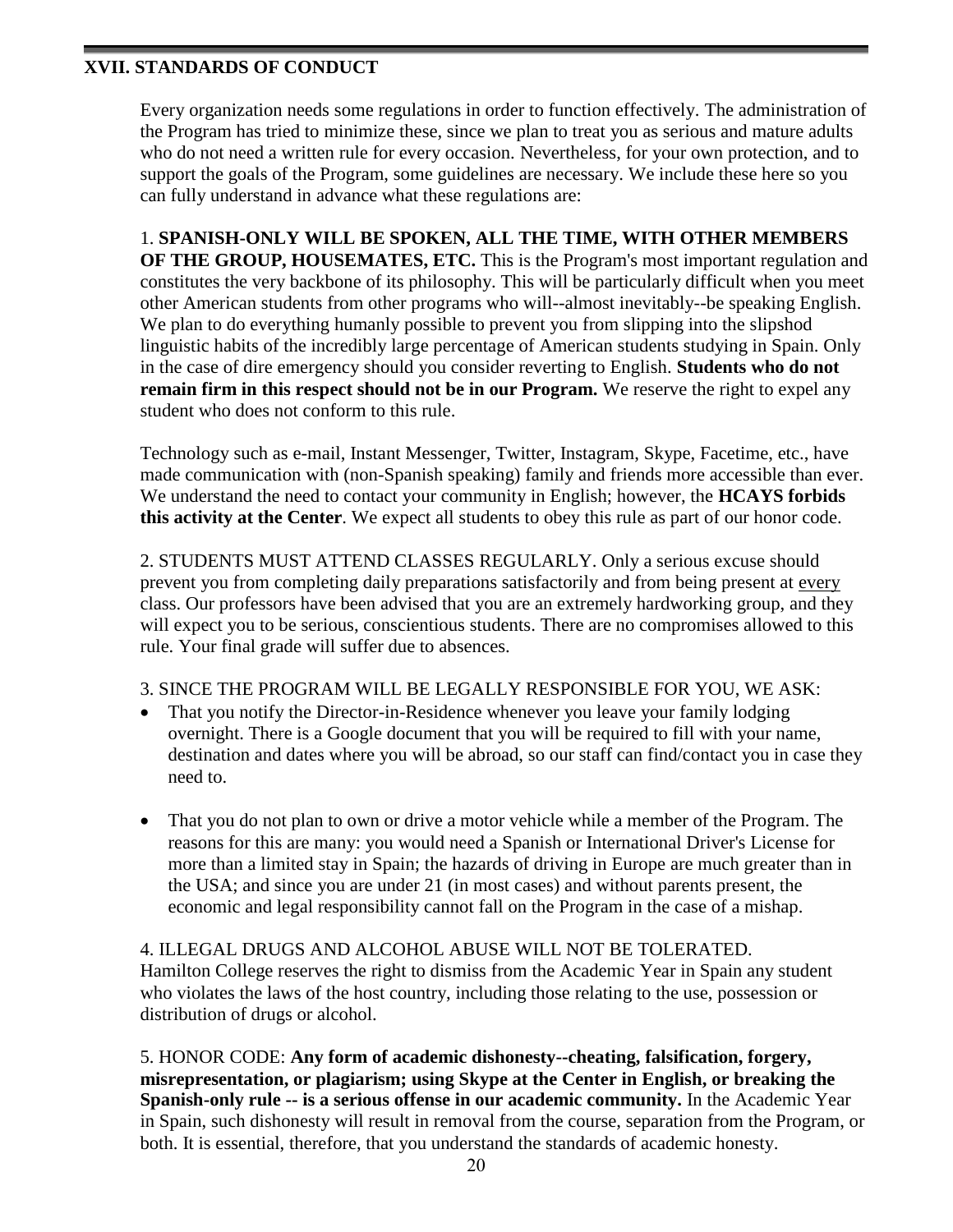Work submitted in courses must be your own. You may consult friends or native speakers about a limited number of specific problems, but your work may not be corrected or rewritten by others. Exceptions to this rule must be made explicitly by the instructor and/or Director-in-Residence, and must apply to all students. The submission of one piece of work in more than one course without the explicit permission of the instructors and Director-in-Residence is prohibited. You are strongly encouraged as well to ascertain the format in which individual faculty members expect and will accept quotations from secondary sources.

Plagiarism is a violation of intellectual honesty. The habit of intellectual honesty is the foundation of an academic community. Effective evaluation of student work and helpful instruction can take place only in an environment where intellectual honesty is respected. Plagiarism represents a failure to acknowledge the source of ideas or phrases gained from another person and used in any paper, exercise, or project submitted in a course. In all cases, the Director-in-Residence reserves the right to suspend a student whose academic work or social conduct warrants such an action.

Be aware that "Google" or "Wikipedia" are not legitimate academic sources for your bibliographies for course work, neither at your home campus, nor in Madrid.

**PLEASE BE INFORMED THAT, BESIDES THE SPANISH-ONLY RULE, the single most important regulation concerning personal behavior relates to the use of alcohol and, in particular, the consumption of alcoholic beverages in the hotel rooms while the group is on an orientation or excursion. Any student who drinks in a hotel room or otherwise abuses the use of alcohol while on such trips will be automatically expelled from the program.**

While a glance at the above might suggest a rather rigid structure, we are sure that you will find, as have all of our students in the past, that you have great independence. Living abroad, in fact, requires considerable maturity and responsibility on the part of the student..

**The Director-in-Residence reserves the right to suspend from the program any student who does not comply with these rules or who is physically aggressive or destructive of property, or violates the dignity or rights of others, disrupts the educational function of the Program, or is otherwise detrimental to its operation, or who demonstrates an inability to participate constructively in the Program.** The Final decision concerning dismissal is made by the HCAYS General Director in consultation with the Director-in-Residence, with the support of the Hamilton College Administration.

The Director-in-Residence is responsible for disciplinary action. S/he may issue a written warning or place a student on probation if s/he judges that the circumstances do not warrant immediate dismissal. Expulsion is accompanied by notification to the student's home institution and parents.

## **XVIII. DIRECTOR AVAILABILITY**

The Director-in-Residence will attempt to be available at all times in case of emergency. However s/he is not responsible for your welfare to the extent that s/he must remain by a telephone 24 hours a day. You will be given emergency, police, and medical telephone numbers which you should keep on your person whenever you leave your Spanish home.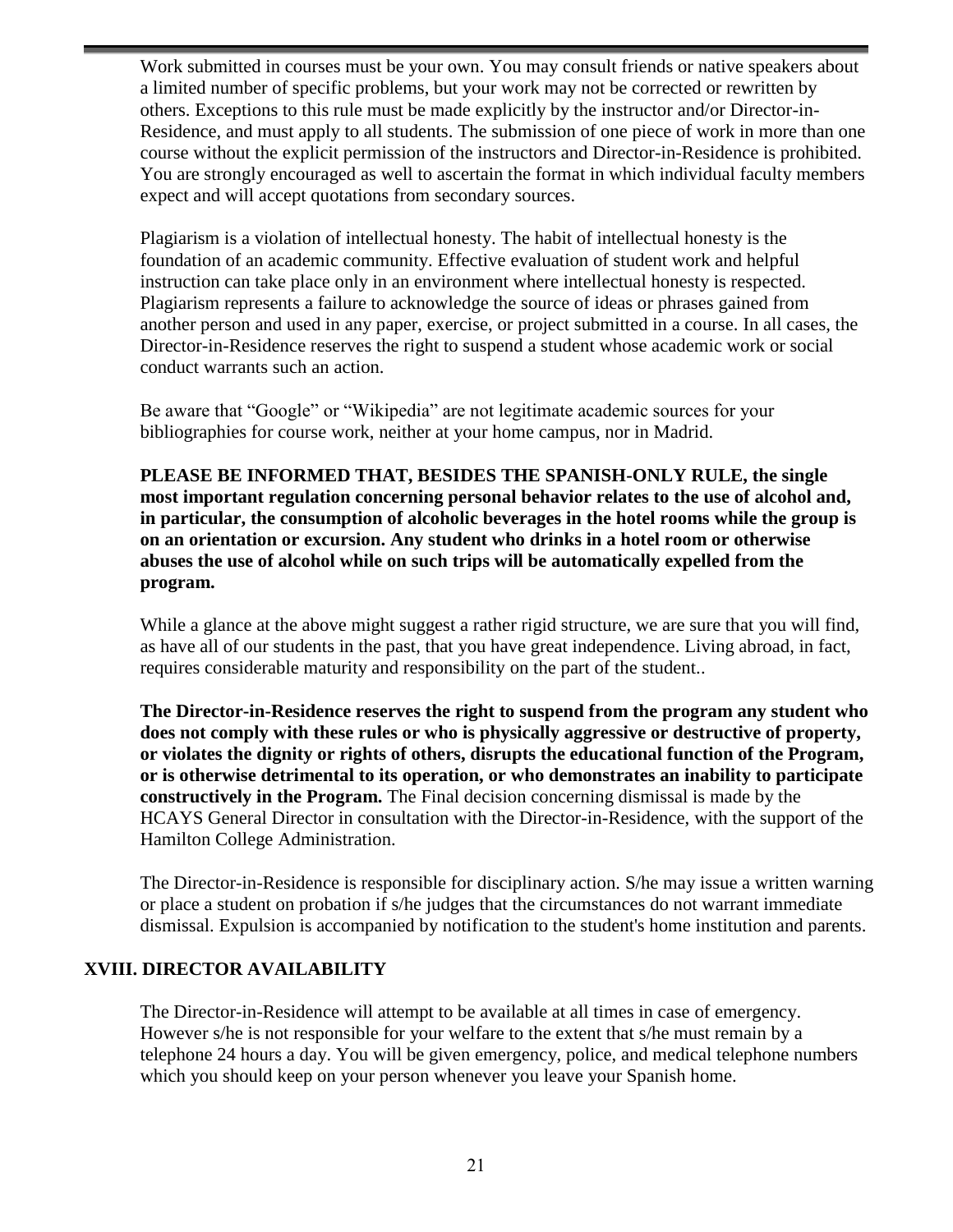## **XIX. CHANGE OF STATUS (Regarding Fall to Year or Year to Fall students)**

Although this does not apply to spring only students, be aware that anyone who wishes to change from one semester to Year status must let us know in writing**.** Students who wish to switch must have their request approved by the Programs Abroad Committee**.** Students accepted to stay through the spring semester are required to contact their Consulate to secure a visa for the spring semester.

## **XX**. **FURTHER INFORMATION CONCERNING MADRID**

Finally, we would like to take a moment to clear up common misconceptions concerning Madrid and to advise you *de antemano* (beforehand) about several other potential problems.

It is very important that you realize ahead of time that you will be entering a different culture and a different social milieu; you must not expect to find all the conveniences that American universities provide their students. In particular, you must be prepared to deal with the following:

**1. Computer availability**. Hamilton College provides a number of PCs as well as a printer and a scanner in our Center for the sole use of HCAYS students. However, all of our families have internet connections. This will help you to do research for your classes. There will be a number of outlets available for laptop connections at the Center, as well. Feel free to bring your laptop. There is WiFi at the Center. However, sometimes technology fails. Be aware that if you are unable to connect to any form of technology for a while, either at the Center or in the home of your host, this is completely out of our control, and you will need to wait patiently, or use other resources, until the host or Center connections are re-established. Please note that Center´s hours of operation follow the standard local office hours.

**2. E-mail or technology for personal (non-emergency) use**. As explained previously, students will have access to e-mail and other forms of communication facilities, but the weekly time for this should be extremely limited in order to preserve the spirit and integrity of the Spanish-only rule. Details concerning e-mail use will be explained during the Orientation. Please be conscious of your carbon imprint! You may print at the Centro but please be considerate of the amount of paper that you use.

**3. Libraries**. The Center has a very small library. It has the books students will need for their classes and every year the Center buys those that the students need for their research papers. Students will also have access to public libraries in Madrid. These can be found all over and are free.

**4. Professors**. Our group of professors is quite extraordinary. Be aware that some of them will not be available to you outside the class to the extent that American professors are. In many cases, they are on their way to other obligations immediately following class, and student consultations must be arranged ahead of time. An email address or telephone will be provided.

**5. Sports**. Spanish students do not live on campus and the idea of extracurricular, intramural activities does not exist. Gyms and health clubs are available, and their membership fees vary. We will do what we can to guide you, but (as with most other activities) it will be up to you to search around to see what opportunities may have arisen at that particular moment. Students who sign up for courses at the local universities will have full access to their sport facilities.

**6. Part-time jobs**. Spanish labor laws prohibit the hiring of foreign students.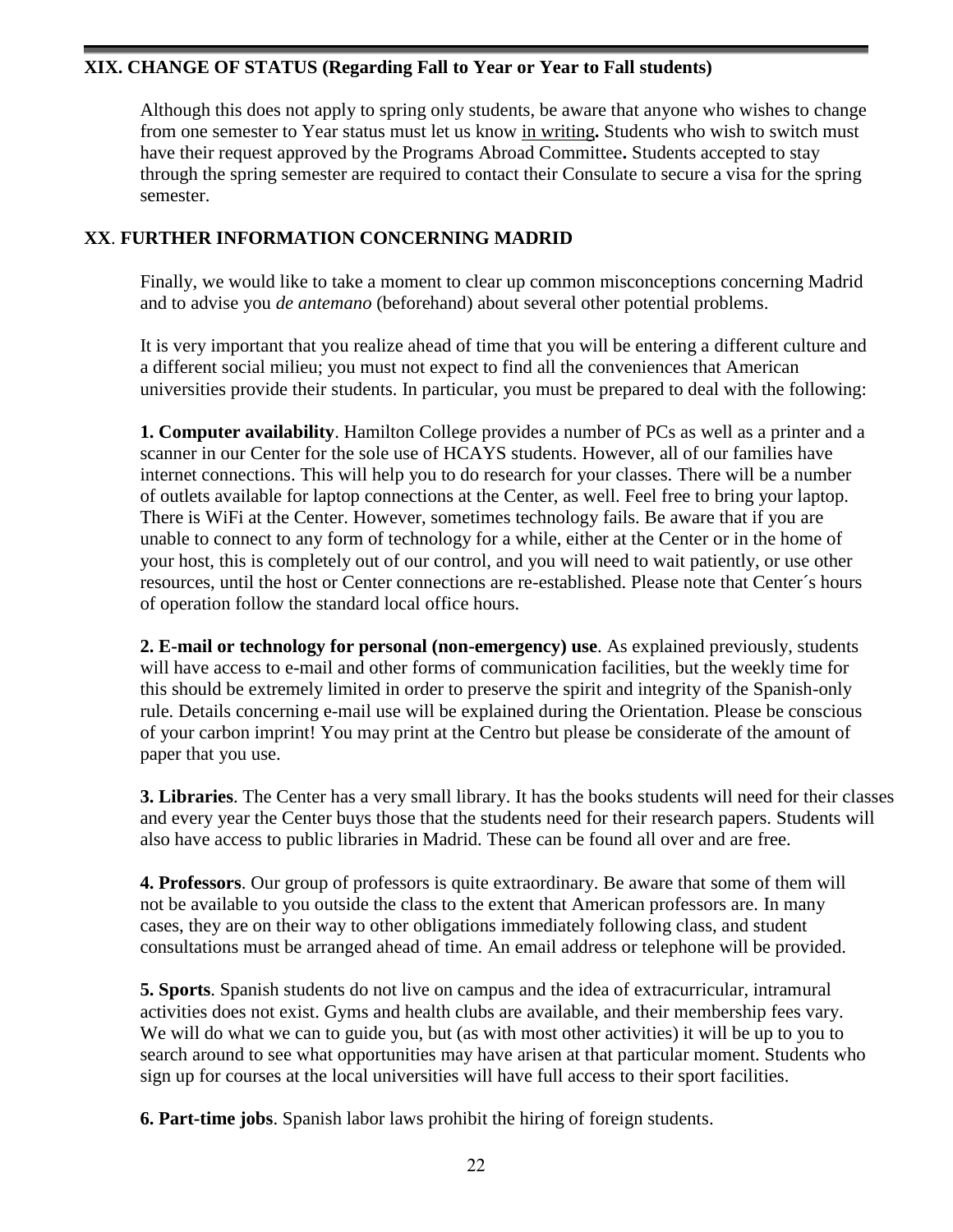**7. Public transportation**. Students should expect to use public transportation on a daily basis to travel to class and other activities; they should budget accordingly. It is impossible for the Program to provide most students with housing within walking distance to the Center, nor can it pay for students' daily transportation. *However, the Program will provide every student at the first orientation meeting with a free transportation card valid for the first 30 days***.** Madrid has an excellent and cheap public transportation system. There are monthly passes for metro and bus, which are very convenient and inexpensive for those students planning to use public transportation regularly. For more information please visit www.metromadrid.es.

**8. Petty Crime**. While Madrid is considerably safer than many other European or American cities, there is always a number of petty thefts (purse snatching, pickpocket activity on crowded buses and subways, etc.) The initial orientations in Madrid will include a talk on this problem, with many specific suggestions about how to minimize, if not eliminate, the chance you might fall victim to such an occurrence. Please be informed that, if a student loses the keys to his/her Spanish family´s apartment (or if they are stolen), that student is responsible for paying for the installation of new locks (estimate: 100 euros). We advise you to take this advice seriously.

Here are two suggestions to avoid complications from lost or stolen documents:

- Make a color copy of the main information page (the one with your picture) and of the visa page in your passport. When going out, just carry the copy and leave your passport in a safe place at home. Make certain your passport number is legible. Bring two extra passport photos. This will enable you to replace your passport quickly. Even before contacting your embassy or consulate for replacement, notify local police of your loss.
- If you plan to take any credit cards or a driver's license, make two copies of these. Leave one copy at home and take one with you. This will enable you to replace them or stop payment on the cards.

**Spanish peers.** In order to meet Spanish students --indeed, in order to truly come to know the city of Madrid-- you must be prepared to be proactive. Some families will have offspring your age who can facilitate introductions to other Spaniards. The Center will provide certain activities where you can also meet Spaniards your age.

**Students can take advantage of the Madrid University system, not only by taking a course there, but also by using their facilities (library, sports and cultural centers, cafeterias, etc.) used by Spanish university students**. It will be up to you to take the initiative. The world of the Spanish students will be just around the corner.

We are absolutely astonished by how few HCAYS students sometimes take advantage of this extraordinary opportunity. We hope that your group will be valiant!

## **XXI. CULTURAL REIMBURSEMENTS**

Every Wednesday you may present receipts from extracurricular Hispanic cultural activities for full or partial reimbursement by the HCAYS. You must present original receipts to the Coordinator of Academic Affairs (copies are not accepted) and the cultural activities must be related to some aspect of the Hispanic world. There is a maximum of 100 Euros per student/per semester. You will receive more details during the orientation in Madrid.

Mandatory class activities or activities while traveling with the HCAYS will be reimbursed at 100%.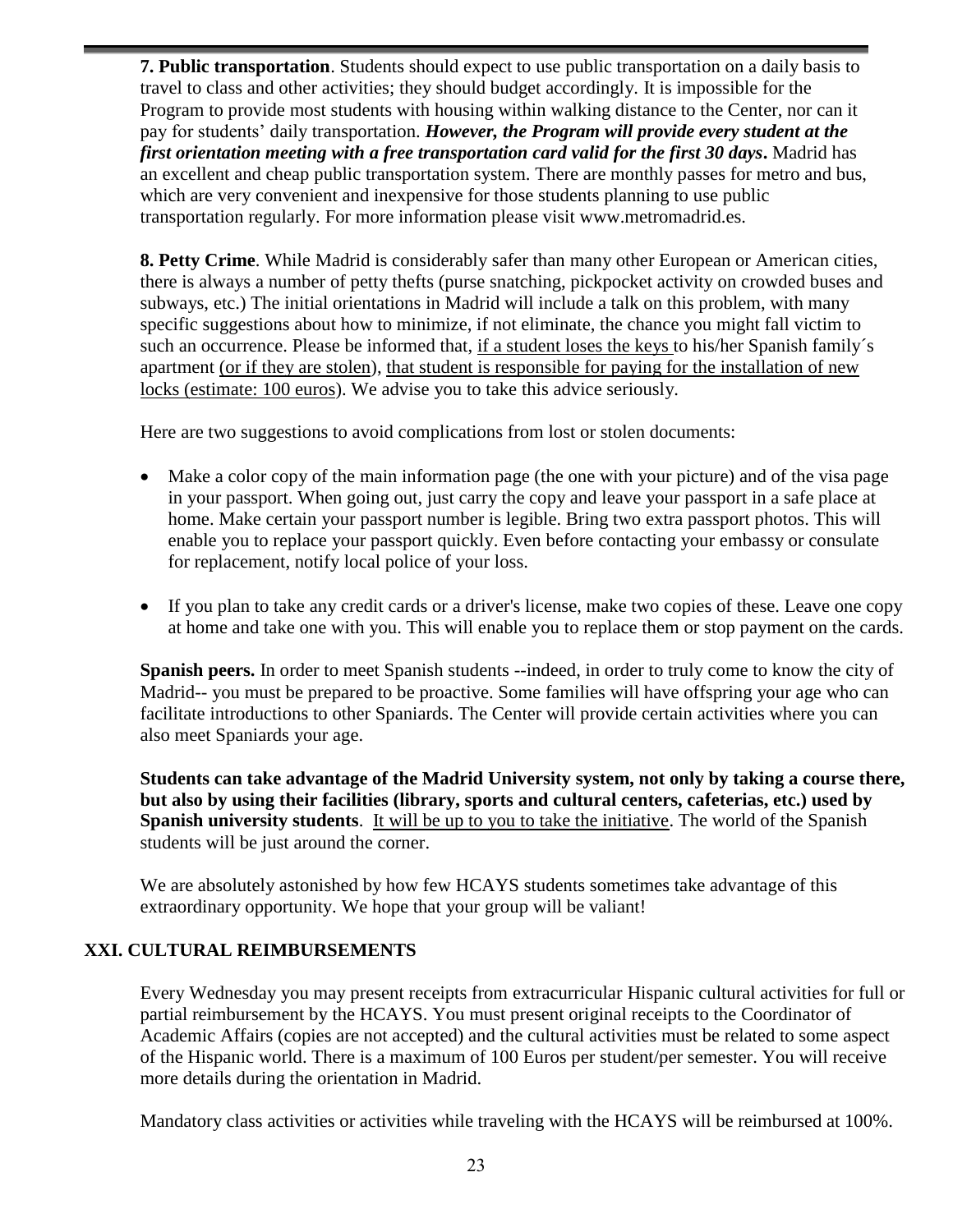## **XXII. CONCLUSION**

Let me end by insisting that you READ and REREAD the entire Bulletin. This concludes the information we want to share with you for the moment. Make certain to return all the required forms to us as soon as possible. Do not jeopardize your participation in our Program through procrastination. Please consult carefully the Summary which follows.

The Clinton Programs Abroad office hours (presently operating off-campus) are 8:30 a.m. to 4:00 p.m. Eastern Time. If you have questions, please contact Gena Hasburgh at [hcays@hamilton.edu.](mailto:hcays@hamilton.edu) Please note that Ms. Hasburgh is away from the office from mid-July through mid-August. The HCAYS office is closed during that time. Please plan accordingly.

Feel free to contact me at: [mhwangpo@hamilton.edu](mailto:mhwangpo@hamilton.edu) if you have questions. Because of the number of factors involved, it is extremely important that you keep in close touch with us between now and the day of departure.

Meanwhile, we send you best wishes for a successful semester.

Sincerely,

Professor Cecilia Hwangpo, General Director Hamilton College Academic Year (or semester) in Spain

## **SUMMARY of ACTIONS to be TAKEN by June 8:**

- 1. If you have a renewed or new passport, please register your valid Passport Number, Date of Birth and Country of Issue through your HCAYS Via TRM account. This is a requirement for your MAPFRE Health Care in Spain BEFORE June 8.
- 2. If you have not already done so, please upload the valid passport photo page to Via TRM – required for the Transportation Card.
- 3. Notify us if you wish to declare vegetarian status.
- 4. Make arrangements for remaining payments to arrive according to the outlined schedule.
- 5. If appropriate, make arrangements for outside Financial Aid to reach Hamilton College.
- 6. Apply for the ISIC card from STA Travel at statravel.com. You can also purchase the ISIC card in Madrid.

## **VERY IMPORTANT: BEFORE June 8:**

## **1. WE MUST RECEIVE COMPLETE TRAVEL DETAILS (via email) for your DEPARTURE INFORMATION & ARRIVAL IN MADRID. Please send all travel details --including your name-- to:**

#### **[cjensen@hamilton.edu](mailto:cjensen@hamilton.edu)** with a copy to **hcays@hamilton.edu**

Please check each action off the list as you complete the requirements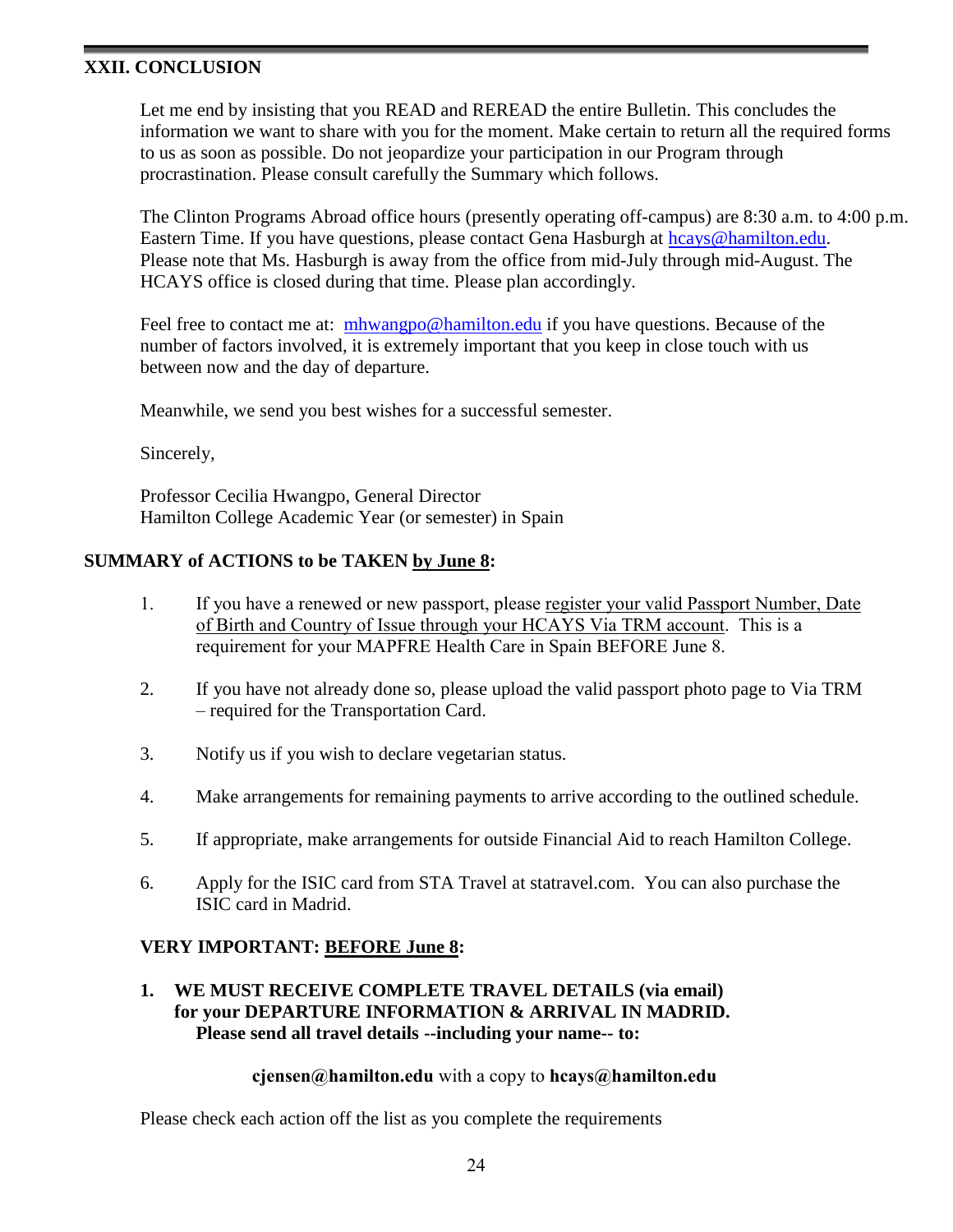## **ATTACHED**:

- 1. 2020-21 Group List
- 2. Tentative Course Selection

**PLEASE RETURN your \*SIGNED Course Form scanned (no screenshots please) by June 8 (at the latest) to: [cjurado@hamilton.edu](mailto:cjurado@hamilton.edu) and [hcays@hamilton.edu](mailto:hcays@hamilton.edu)** : \*Tentative Course Selection (must include the signature or authorization of your Advisor)

**Please return by email to [cjensen@hamilton.edu](mailto:cjensen@hamilton.edu)** & **hcays@hamilton.edu**: Detailed Travel Itinerary: You may need to remit a copy with your visa application.

You must remit the HCAYS deposit, Health Screening form and Housing Information through Via TRM application software.

**\*Please understand that YOU will provide the signed, dated visa form, visa original passport photograph, valid passport, \*\*\*CISI Consulate letter, etc. by May 25. HCAYS will charge your account for the visa fees (most recently \$160.00).**

## **HCAYS WILL PRESENT the FOLLOWING ORIGINAL DOCUMENTS to the CONSULATE along with \*YOUR VISA APPLICATION FORM, etc.**

- 1. HCAYS Original Letter of Acceptance
- 2. Notarized Letter of Financial Guaranty
- 3. MAPFRE Health Insurance Letter (in Spanish) from Spain \*\*\* (from above) CISI proof coverage of "Emergency Evacuation and Repatriation in Case of Death" sent to you via email
- 4. Statement of Enrollment (in English)
- 5. Statement of Enrollment (in Spanish) from the HCAYS Office in Madrid

## **The Consulate has full authority over the visa processes and will only accept complete files.**

## **This BULLETIN is also AVAILABLE ONLINE:**

<https://www.hamilton.edu/academics/offcampusstudy/spain/about/information>

Please share this Bulletin with your families.